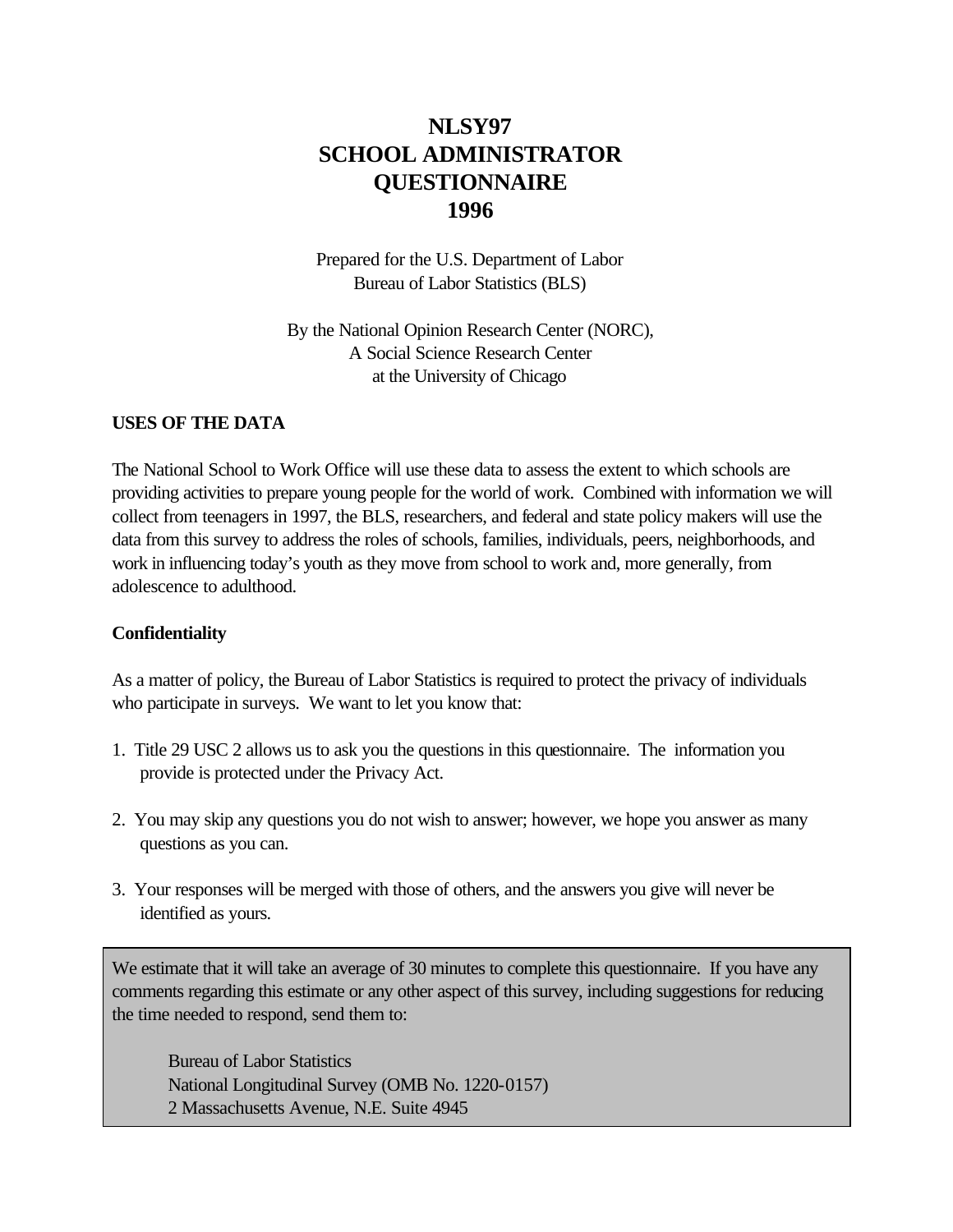Washington, D.C. 20212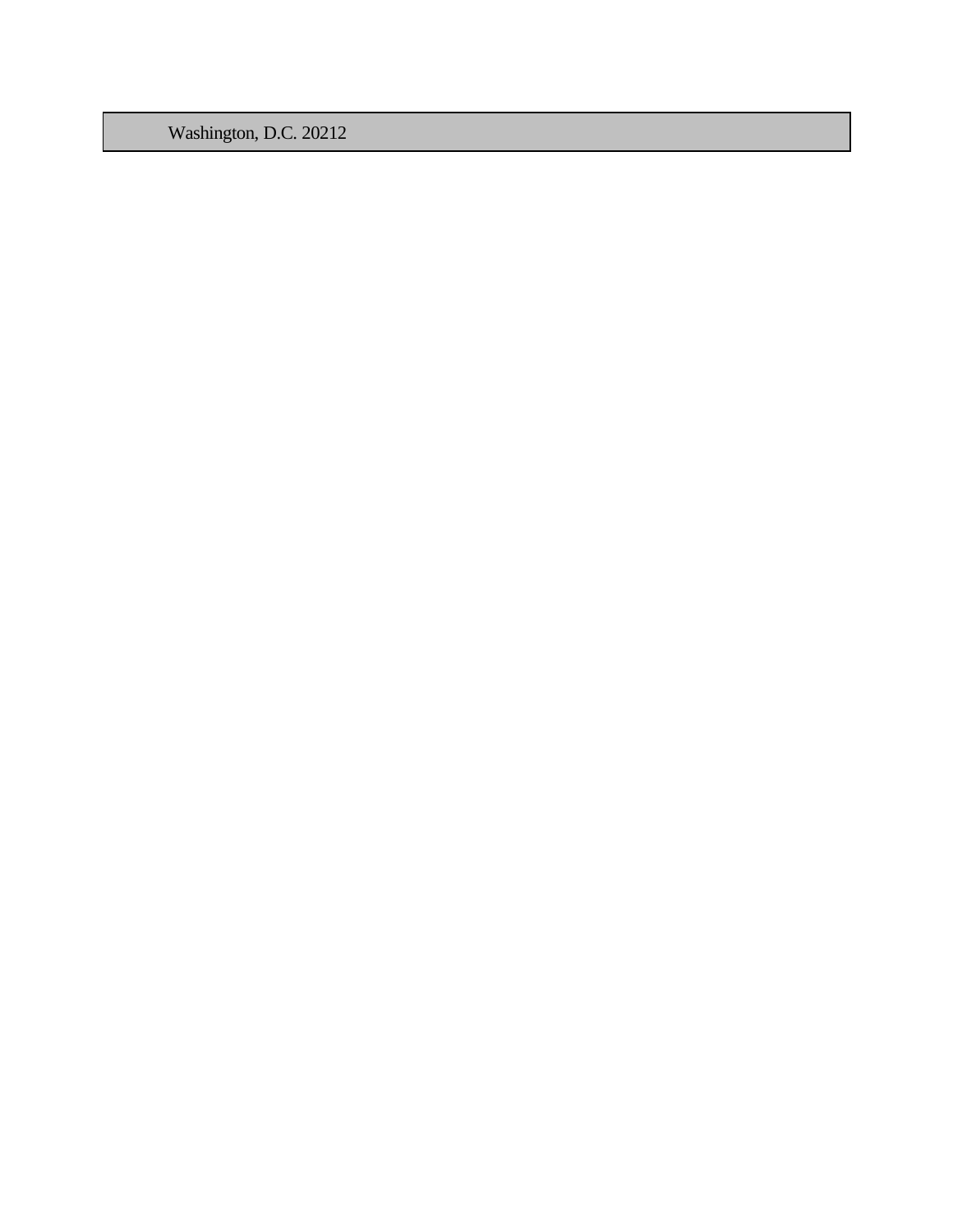#### **INTRODUCTION**

This questionnaire is directed to the school principal. It is divided into seven sections. The first five sections mainly request factual information about this school and its programs. These sections can be answered by either the principal or a designee who is able to provide the desired information. The final sections ask for judgmental evaluations about school policies and governance and for information about the school principal, and we ask that these sections be completed by the principal.

**IMPORTANT NOTE:** Some factual questions may request information that is not readily available from school records. Informed estimates are acceptable for such questions.

We realize that you are very busy; however, we hope that you can complete the questionnaire and return it to NORC within the next week. To protect the confidentiality of your responses, we suggest that you return the completed questionnaire in the confidential return envelope provided for this purpose. Your responses will be kept in confidence. If you have any questions, please call the toll-free School Administrator Helpline at (800) 862-4047 during normal business hours (8:30 a.m. - 5:00 p.m. Central Time).

#### *Thank you very much for your help*.

**Directions: Please answer the following questions using a blue or black ink pen or #2 pencil.**

#### **Part I: School Characteristics**

**1. Please mark below all of the grade levels included in your school. (MARK ALL THAT APPLY)**

PK K 1 2 3 4 5 6 7 8 9 10 11 12 ungraded

**2. Which of the following best characterizes your school?**

| (MARK ONE)                                                               |  |
|--------------------------------------------------------------------------|--|
|                                                                          |  |
| b. Public school of choice (open enrollment/non-specialized curriculum)2 |  |
|                                                                          |  |
|                                                                          |  |
|                                                                          |  |
|                                                                          |  |
| g. Catholic religious order 7                                            |  |
|                                                                          |  |
| i. Private school, no religious affiliation 9                            |  |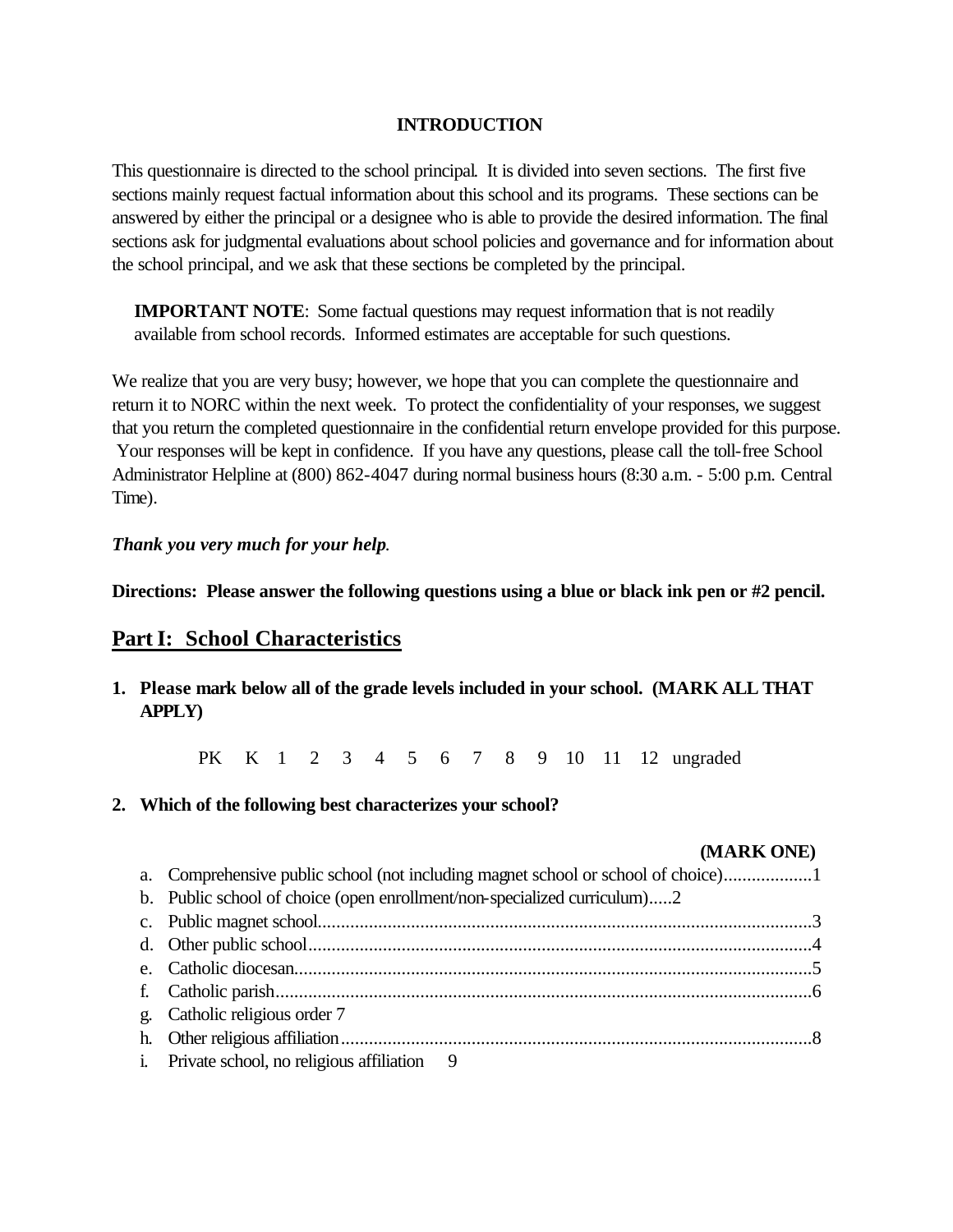#### **3. Which of these characterize your school?**

#### **(MARK ONE ON EACH LINE)**

|                  |                                                                 | YES | NO. |
|------------------|-----------------------------------------------------------------|-----|-----|
| a.               |                                                                 |     |     |
| h.               |                                                                 |     |     |
| $\overline{c}$ . |                                                                 |     |     |
| d.               |                                                                 |     |     |
| e.               |                                                                 |     |     |
| f.               |                                                                 |     |     |
| g.               |                                                                 |     |     |
| h.               |                                                                 |     |     |
| i.               |                                                                 |     |     |
| j.               | School with special programs emphasis or specialized curriculum |     |     |
|                  |                                                                 |     |     |

**4. How long is the school day for students in the highest grade in your school (including instructional and noninstructional time)?**

 $|\_$ |  $|$  hours and  $|\_$ |  $|$  minutes

- **5. How many days of instruction are there in the regular academic year for a student at your school?**
	- $|\_\_\_\_\|$  days
- **6. What kind of grading scale does your school use?**

| a.             |                                                             |                                       |  |
|----------------|-------------------------------------------------------------|---------------------------------------|--|
|                | On what scale do you report GPA?---> Lowest grade on scale: |                                       |  |
|                |                                                             | ---> Highest grade on scale:          |  |
|                |                                                             |                                       |  |
| $\mathbf{c}$ . |                                                             |                                       |  |
| d.             |                                                             |                                       |  |
|                |                                                             | $---$ >Highest grade on scale: $\Box$ |  |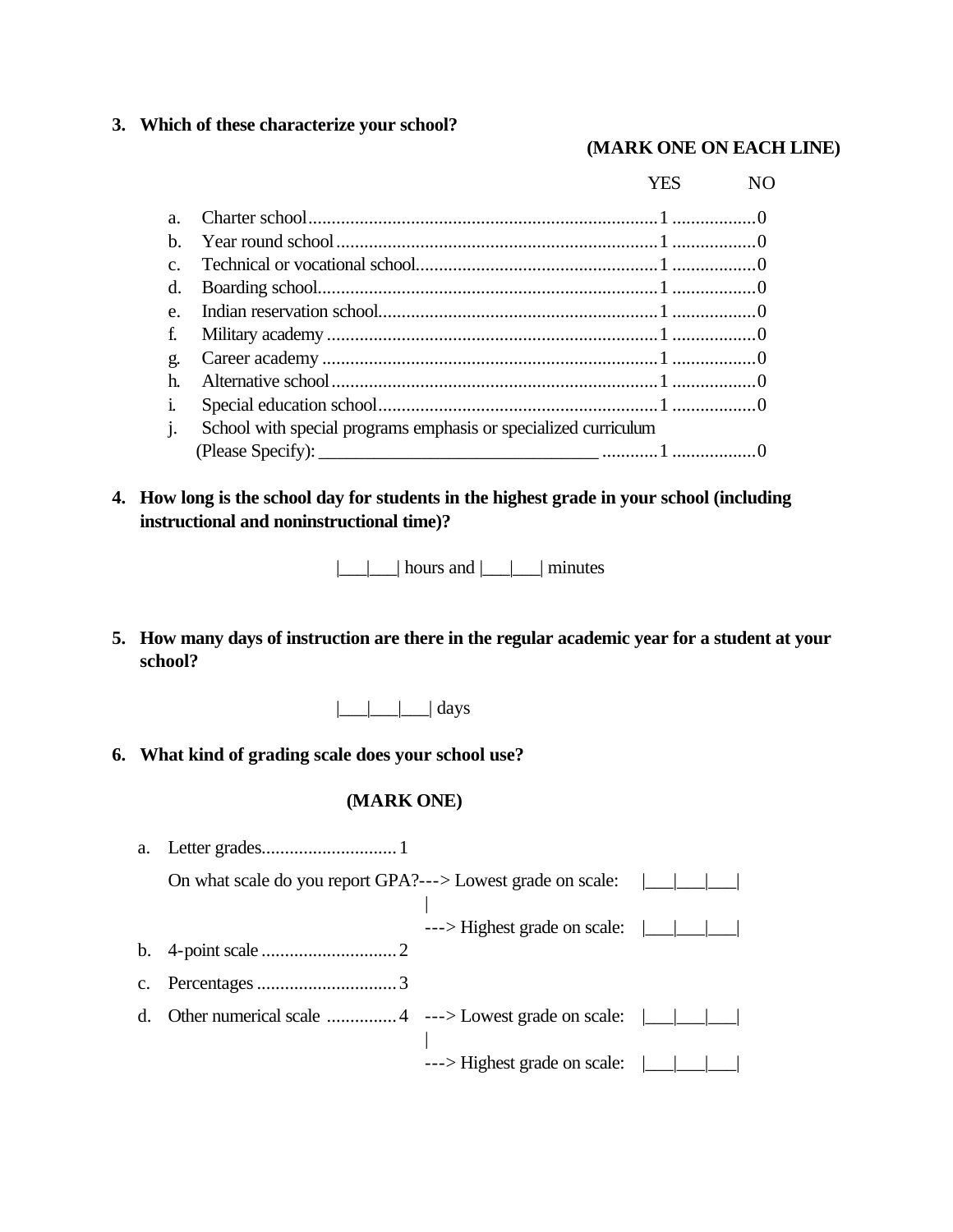# **7. What is the maximum yearly tuition to attend your school?**

 $\{\$\_\_\_\_\_\_\_\_\_\_\_\_\_\_\_\_$ .00  $\_\_\_\_\_\_\_\_\_\_\_$  **Not Applicable** 

#### **8. What percentage of your students pay the maximum yearly tuition?**

|\_\_\_|\_\_\_|\_\_\_|% |\_\_\_| **Not Applicable**

#### **9. Does your school have the following facilities?**

#### **(MARK ONE ON EACH LINE)**

|                | YES | NΟ |
|----------------|-----|----|
| a.             |     |    |
| b.             |     |    |
| $\mathbf{c}$ . |     |    |
| d.             |     |    |
| e.             |     |    |
| f              |     |    |
| g.             |     |    |
| h.             |     |    |
| 1.             |     |    |
| 1.             |     |    |
| k.             |     |    |
| $\mathbf{I}$   |     |    |
| m.             |     |    |
| n.             |     |    |

#### **10. Does this school have a drug and/or alcohol use prevention program?**

#### **(MARK ONE)**

Yes..............................1 No ..............................0

# **11. How many computers are available for instructional or student use in your school? (IF NONE, ENTER "0000" IN BOXES.)**

|\_\_\_|,|\_\_\_|\_\_\_|\_\_\_| computers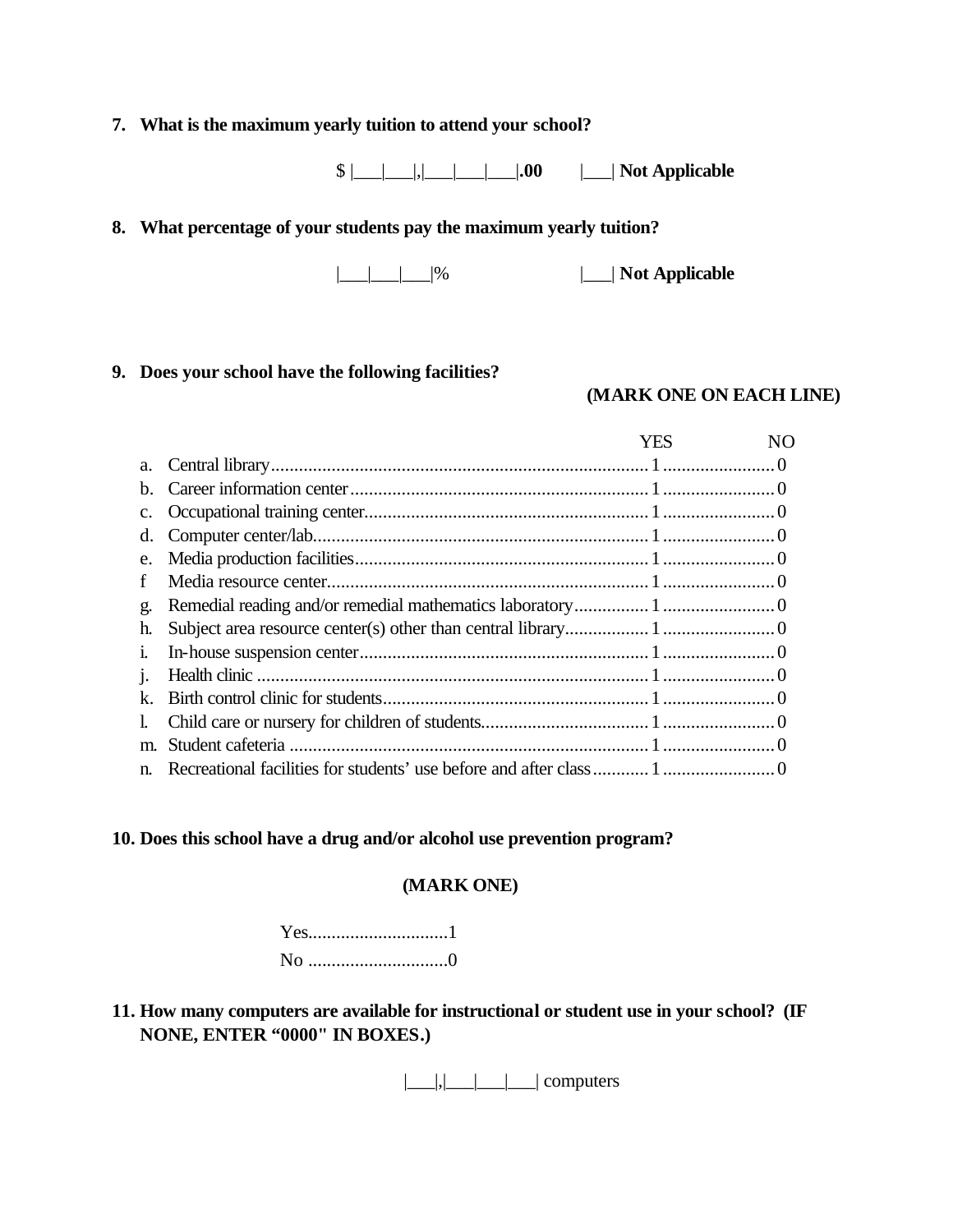**12. How many of these computers are less than two years old? (IF NONE, ENTER "0000" IN BOXES.)**

|\_\_\_|,|\_\_\_|\_\_\_|\_\_\_| computers

# **Part II: Staff Characteristics**

- **13. How many teachers currently work in your school?**
	- a. Full-time teachers:  $\Box$
	- b. Part-time teachers:  $|| \cdot || ||$
- **14. How many of these full-time and part-time teachers worked in your school in the 1995- 1996 academic year?**

|\_\_\_|\_\_\_|\_\_\_| teachers

**15. How many of the full-time and part-time teachers currently working in your school worked in the school five years ago? (IF NONE, ENTER "000".)**

 $|$   $|$   $|$  teachers

School did not exist five years ago .......................|\_\_\_|

**16. How many of the full-time and part-time teachers currently working in your school have ten or more years of teaching experience at any school? (IF NONE, ENTER "000".)**

|\_\_\_|\_\_\_|\_\_\_| teachers

**17. What percentage of your full-time and part-time teaching staff belong to each of the following racial/ethnic groups?**

**(PERCENTAGES SHOULD SUM TO 100%)**

| a. |                              |
|----|------------------------------|
| b. |                              |
|    |                              |
|    |                              |
| e. |                              |
| f. | Other (please specify below) |
|    |                              |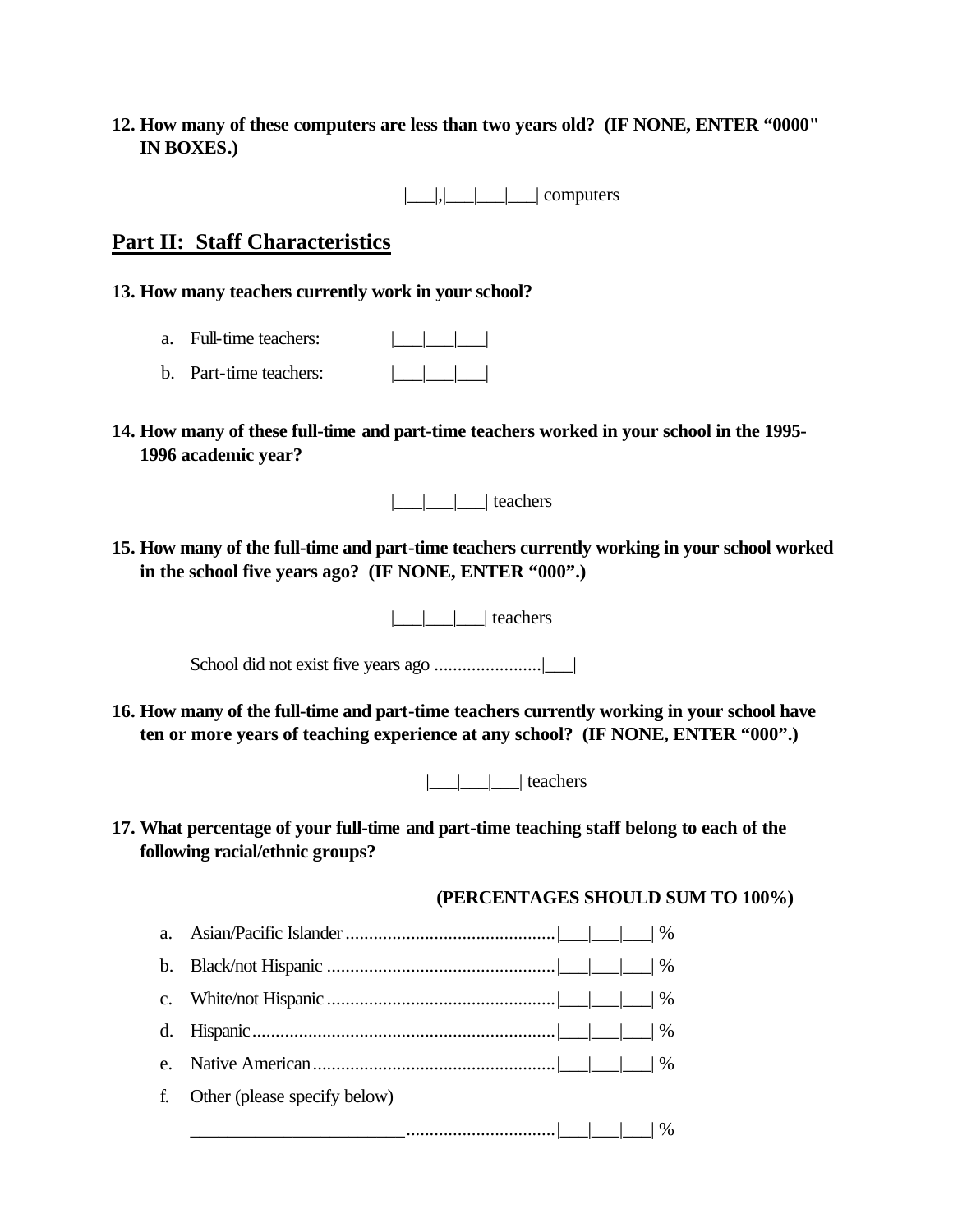#### **18. What percentage of your full-time and part-time teaching staff are...**

#### **(PERCENTAGES SHOULD SUM TO 100%)**

- a. Male? .................................................................................|\_\_\_|\_\_\_|\_\_\_| % b. Female?..............................................................................|\_\_\_|\_\_\_|\_\_\_| %
- **19. How many members of your full-time regular teaching staff have a degree beyond the bachelor's? (IF NONE, ENTER "000".)**

|\_\_\_|\_\_\_|\_\_\_| teachers

#### **20. Please indicate the number of FTE (full-time equivalent) staff members at your school in the following categories.**

#### **Full-time Equivalent Staff**

#### **21. Please provide your best estimate of the number of FTE (full-time equivalent) teachers at your school teaching the following subjects.**

#### **Number of FTE teachers teaching subject**

| a.           |                                                                     |
|--------------|---------------------------------------------------------------------|
| b.           |                                                                     |
| c.           | $English \nightharpoonup$ $\  \nightharpoonup$ $\  \nightharpoonup$ |
| d.           |                                                                     |
| e.           | .                                                                   |
| f.           |                                                                     |
| g.           | $  \bullet  $                                                       |
| h.           | .                                                                   |
| $\mathbf{1}$ | .                                                                   |
| 1.           |                                                                     |
| k.           | English as a Second Language (ESL),                                 |
|              | English for Speakers of Other Languages                             |
|              |                                                                     |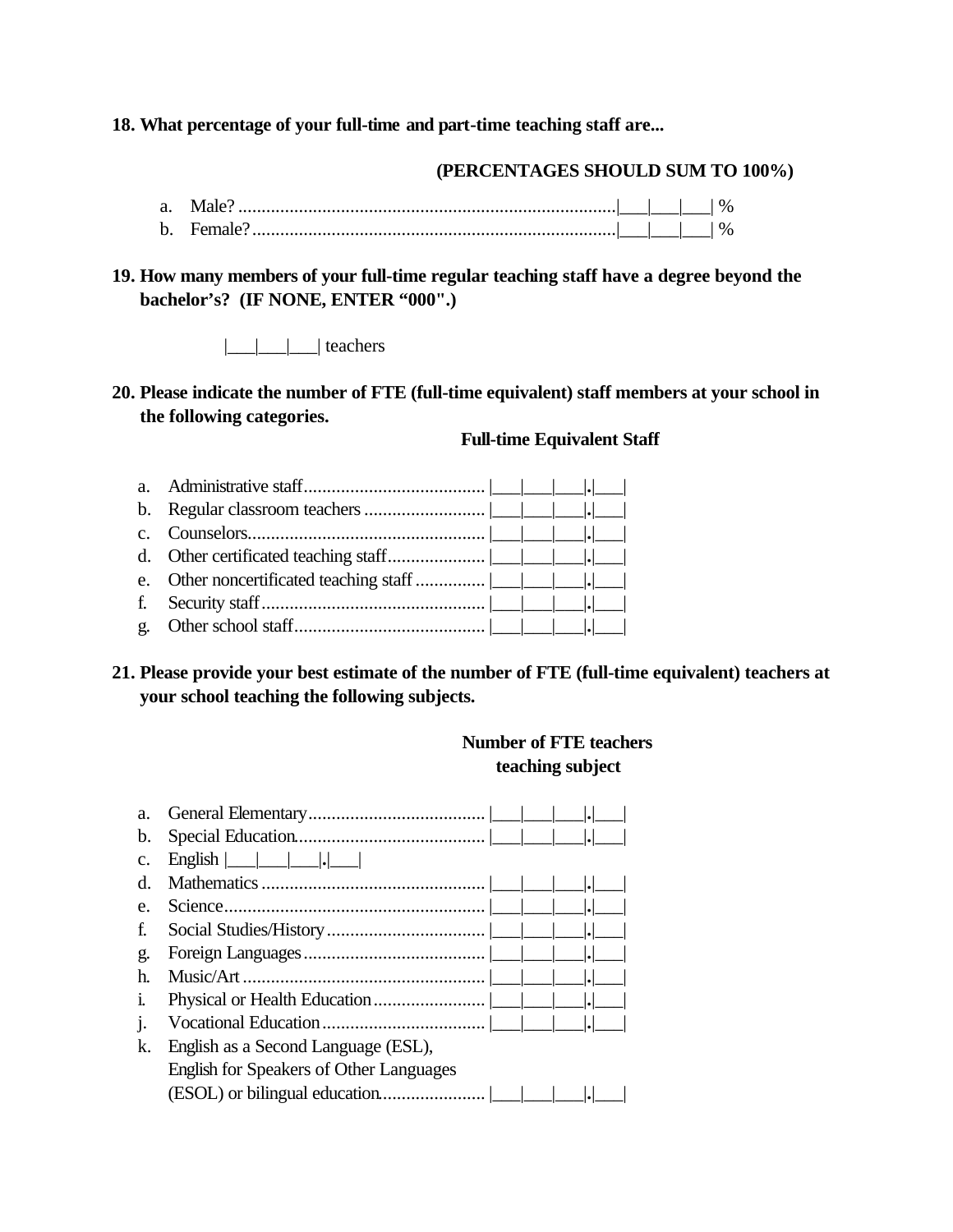### **22. Of the FTE teachers reported in question 21, please indicate below how many held regular or standard STATE certification in their fields of assignment. (IF NONE, ENTER "000".)**

*Count a teacher as certified if he/she has met this state's regular or standard certification requirements in his/her assigned field. Include those who have completed all necessary course work and practice teaching, and are eligible for full certification upon completion of a probationary period. Do NOT count teachers who have only emergency or other nonstandard certification.*

|                | <b>Number of FTE teachers with</b><br>regular/standard state<br>certification teaching the<br>following subjects                                |
|----------------|-------------------------------------------------------------------------------------------------------------------------------------------------|
| a.             |                                                                                                                                                 |
| b.             |                                                                                                                                                 |
| c.             |                                                                                                                                                 |
| d.             |                                                                                                                                                 |
| e.             |                                                                                                                                                 |
| f.             |                                                                                                                                                 |
| g.             |                                                                                                                                                 |
| h.             |                                                                                                                                                 |
| i.             |                                                                                                                                                 |
| j.             |                                                                                                                                                 |
| k.             | English as a Second Language (ESL),<br><b>English for Speakers of Other Languages</b>                                                           |
|                | 23. According to the salary schedule, what is the normal yearly base salary for a teacher                                                       |
| a.             | with a bachelor's degree and no teaching experience?\$ $\boxed{\underline{\qquad}, \underline{\qquad}, \underline{\qquad}, \underline{\qquad}}$ |
| b.             | with a master's degree or equivalent                                                                                                            |
| $\mathbf{c}$ . | with a bachelor's degree and 10 years teaching experience? $\frac{1}{1}$                                                                        |
| d.             | with a master's degree or equivalent                                                                                                            |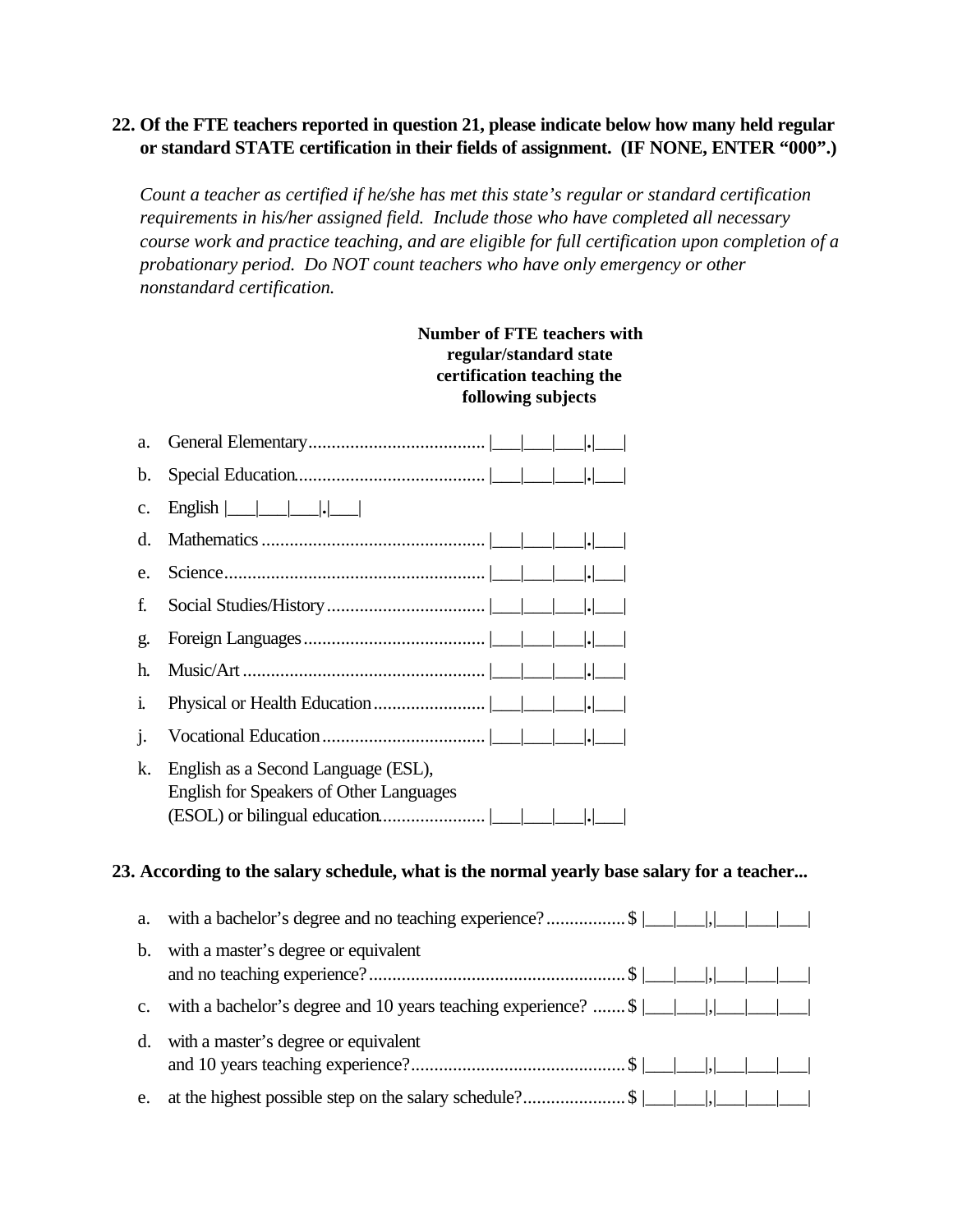#### **24. How many months is the normal contract year for a TEACHER in this school?**

#### **(MARK ONE)**

**25. During the 1995-96 school year, how many days of staff development activities were teachers in your school in the core subjects (English, Math, Science, and Social Studies) required to attend?**



**26. Prior to the 1996-97 school year, how many days of staff development activities were teachers in your school in the core subjects (English, Math, Science, and Social Studies) required to attend?**

|\_\_\_|\_\_\_|.|\_\_\_|

#### **Part III: Student Characteristics**

- **1995 1996 School Year**
- **27. As of one month after the start of the 1995-1996 school year (or the nearest date for which data are available), what was the total enrollment in this school?**

|\_\_\_|,|\_\_\_|\_\_\_|\_\_\_| students

**28. Please indicate how many students LEFT your school for any reason excluding graduation between one month after the start of the 1995-1996 school year (or the nearest date for which data are available) and the last day of the 1995-1996 school year.**

 $|$ , $|$ , $|$  $|$   $|$   $|$  students

**29. Please indicate how many students ENROLLED in your school for any reason between one month after the start of the 1995-1996 school year (or the nearest date for which data are available) and the last day of the 1995-1996 school year.**

|\_\_\_|,|\_\_\_|\_\_\_|\_\_\_| students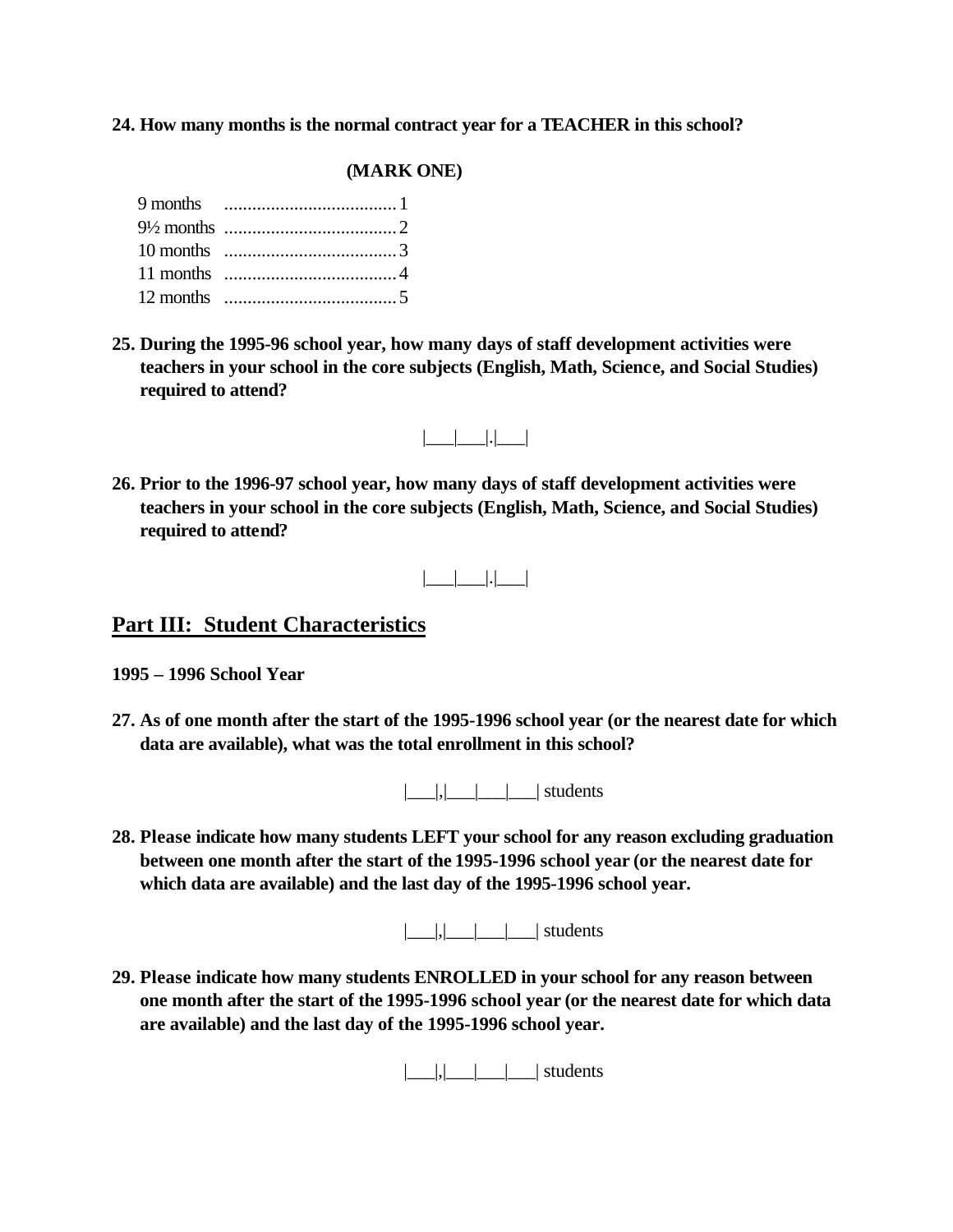**30. What was the percent average daily attendance (ADA) of students in this school in the fall term of 1995?**

 $|\_$ |\_\_|\_\_| % ADA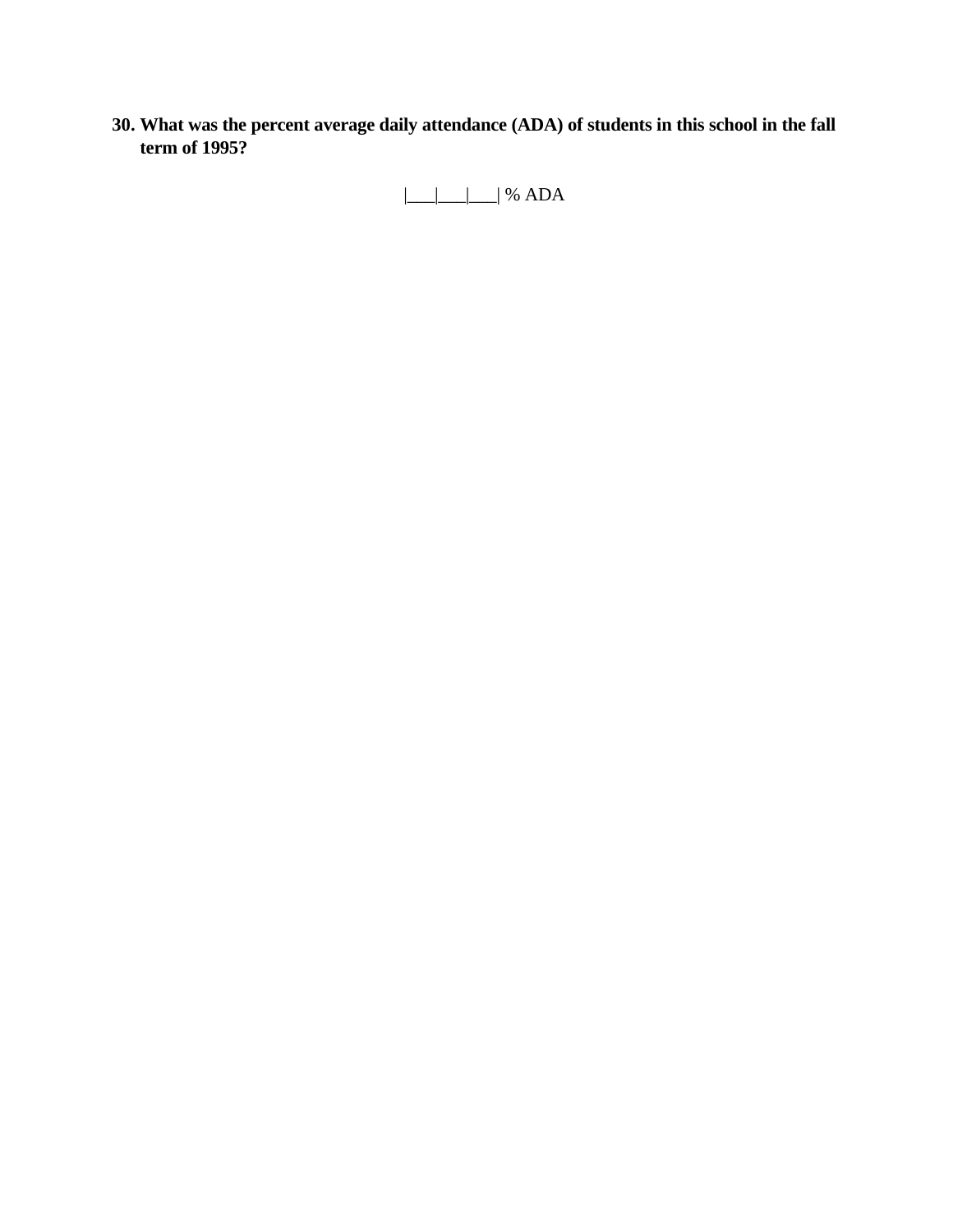**1996 – 1997 School Year**

**31. As of one month after the start of the 1996-1997 school year (or the nearest date for which data are available), what was the total enrollment in this school?**

 $|$ , $|$ , $|$  $|$   $|$   $|$  students

**32. What percentage of your students belong to each of the following racial/ethnic groups?**

#### **(PERCENTAGES SHOULD SUM TO 100%)**

**33. What percentage of the students at this school are…**

# **(PERCENTAGES SHOULD SUM TO 100%)**

| a. |         |  |  |
|----|---------|--|--|
| h  | Female? |  |  |

**34. As of one month after the start of this school year, how many students enrolled in your school were limited English proficient (LEP)?**

|\_\_\_|\_\_\_|\_\_\_| students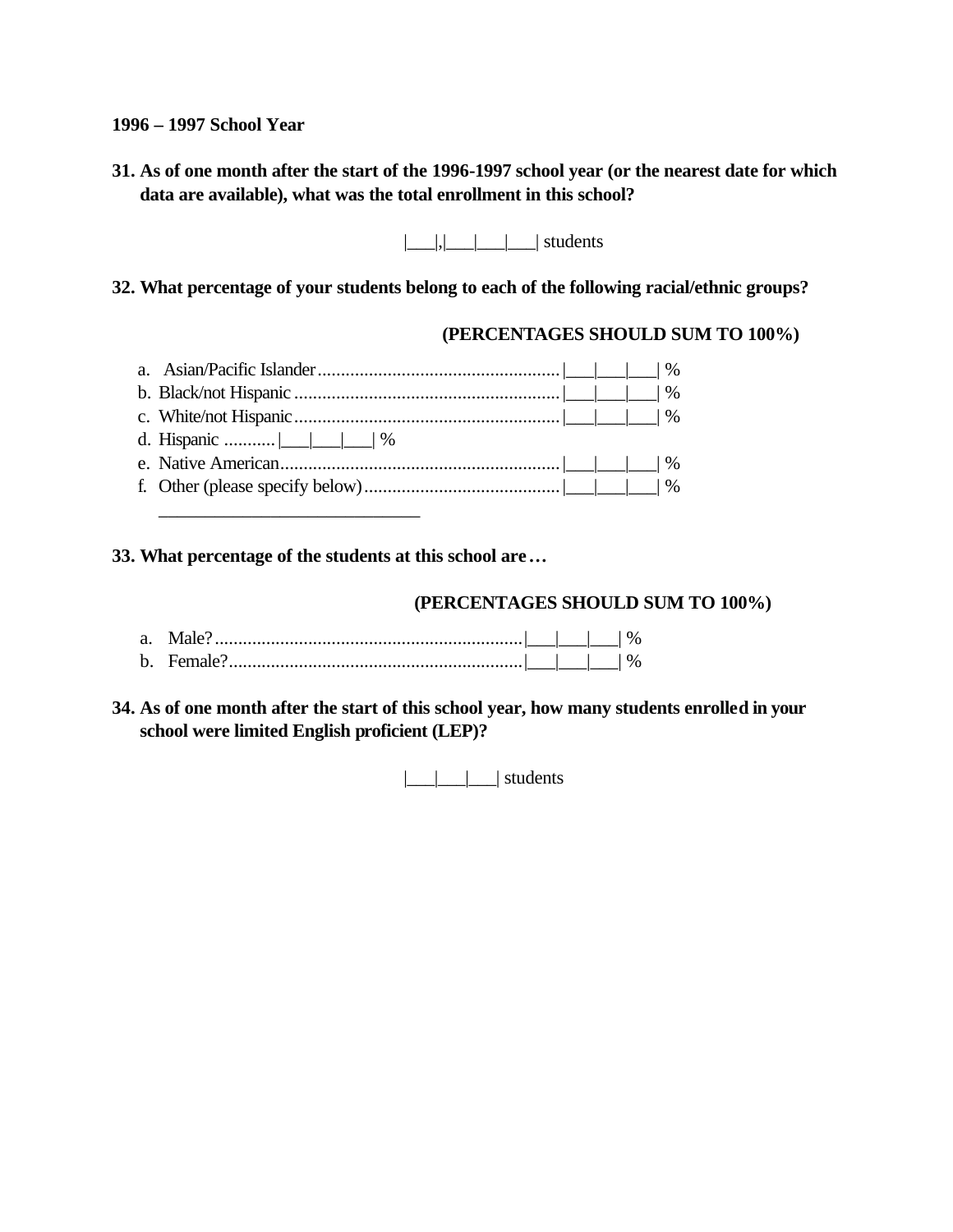**35. As of one month after the start of this school year, how many students enrolled in your school were participating in the following programs? (IF PROGRAM IS OFFERED BUT NO STUDENTS WERE PARTICIPATING IN IT, ENTER "0000".)**

|                |                                                                                                                                            | Number participating Program not |         |
|----------------|--------------------------------------------------------------------------------------------------------------------------------------------|----------------------------------|---------|
|                |                                                                                                                                            |                                  | offered |
| a.             |                                                                                                                                            |                                  |         |
| b.             |                                                                                                                                            |                                  |         |
| $\mathbf{c}$ . |                                                                                                                                            |                                  |         |
| d.             |                                                                                                                                            |                                  |         |
| e.             | A state or locally funded program for<br>remediation of students who score poorly                                                          |                                  |         |
| f.             | Summer school (report for summer immediately                                                                                               |                                  |         |
| g.             |                                                                                                                                            |                                  |         |
| h.             |                                                                                                                                            |                                  |         |
| 1.             |                                                                                                                                            |                                  |         |
| $\cdot$        |                                                                                                                                            |                                  |         |
| k.             |                                                                                                                                            |                                  |         |
| 1.             |                                                                                                                                            |                                  |         |
| m.             |                                                                                                                                            |                                  |         |
| n.             |                                                                                                                                            |                                  |         |
| 0.             | First type of Special Education .                <br>(Please Specify)<br>No Special Education Offered (Skip to Question 36)1               |                                  |         |
| p.             | (Please Specify)                                                                                                                           |                                  |         |
| q.             | Third type of Special Education. $\boxed{\qquad}, \boxed{\qquad}$<br>(Please Specify)<br><u> 1989 - Johann Barnett, fransk politiker (</u> |                                  |         |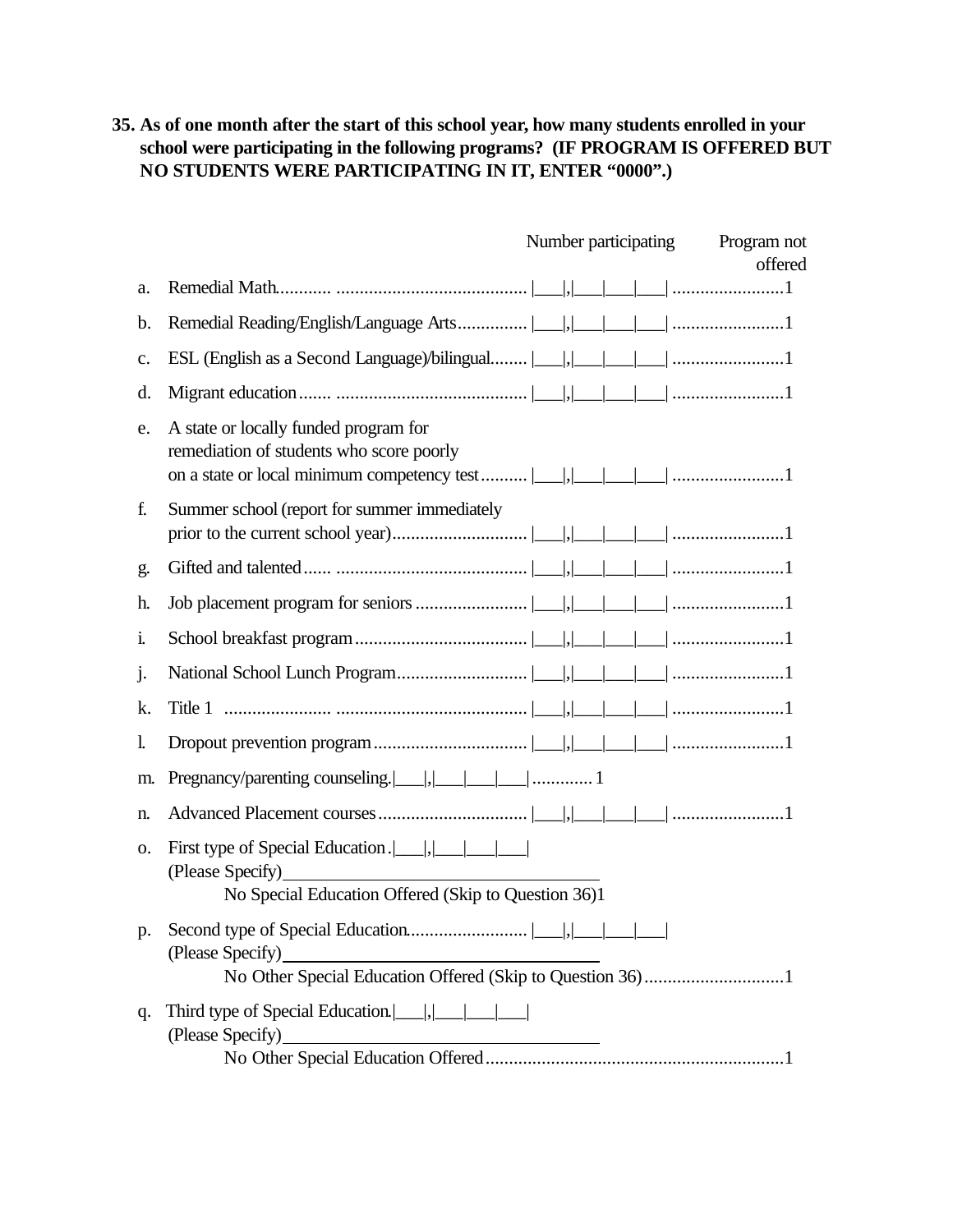# **Part IV: Graduation Requirements**

**36. What percentage of the students in your school who were in the tenth grade in the 1993- 1994 school year graduated with their class in the spring of 1996?**

 $|$  |  $|$  |  $\%$ 

- **NOTE:** *The information requested in the following questions about college entrance examinations should be included on reports provided to your school by the organizations administering the examinations.*
- **37. What percentage of 1996 graduating seniors at this school took the SAT at any time during high school?**

| Λ |  |  |  | 0 / |
|---|--|--|--|-----|
|---|--|--|--|-----|

- **38. What were the average SAT scores for 1996 graduating seniors in this school?**
	- a. SAT mathematics score.................... |\_\_\_|\_\_\_|\_\_\_|
	- b. SAT verbal score............................. |\_\_\_|\_\_\_|\_\_\_|

**39. What percentage of 1996 graduating seniors took the ACT at any time during high school?**

**|\_\_\_|\_\_\_|\_\_\_| %**

- **40. What were the average ACT scores for 1996 graduating seniors in this school?**
	- a. Composite score.............................. |\_\_\_|\_\_\_|
	- b English score.................................... |\_\_\_|\_\_\_|
	- c. Mathematics score ........................... |\_\_\_|\_\_\_|
	- d. Reading score .................................. |\_\_\_|\_\_\_|
	- e. Science reasoning score.................... |\_\_\_|\_\_\_|
- **41. By the fall following high school graduation, what percentage of your 1996 graduating class…**

#### **(IF NONE, ENTER "000" ON LINE.)**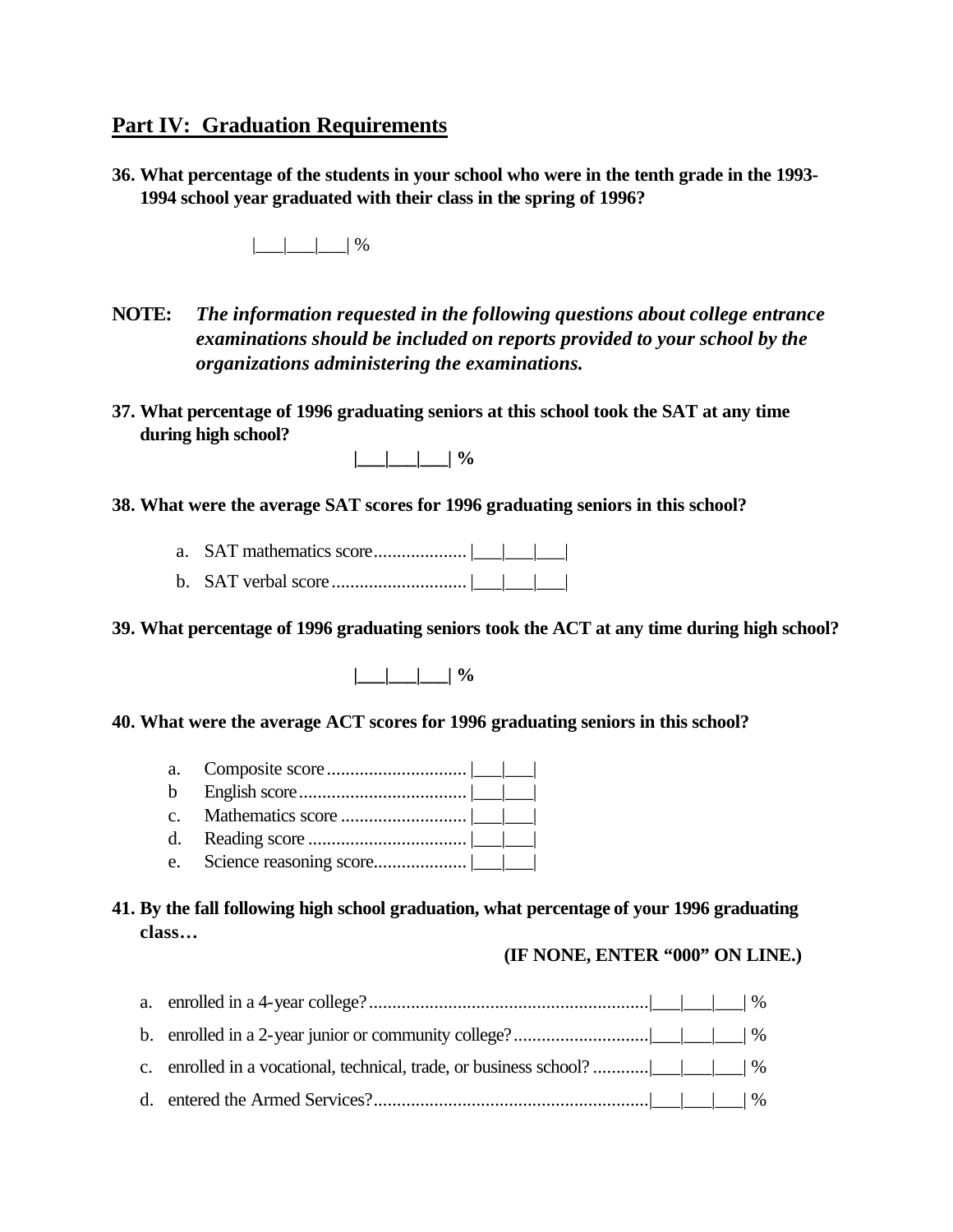### **42. Please indicate the percentage of your current 10th grade students in the following instructional programs. (IF NONE, ENTER "000" ON LINE.)**

#### **(PERCENTAGES SHOULD TOTAL TO 100%)**

Percentage of 10th Grade Students

| f. |                                           |
|----|-------------------------------------------|
|    | g. Other (PLEASE SPECIFY) $\qquad \qquad$ |

#### **43. Indicate which of the following are used to assign students to high school courses/programs at this school.**

|         |            | (MARK ONE ON EACH LINE) |
|---------|------------|-------------------------|
|         | <b>YES</b> | NO                      |
| $a_{-}$ |            |                         |
|         |            |                         |
|         |            |                         |
|         |            |                         |
|         |            |                         |
|         |            |                         |
| g.      |            |                         |
|         |            |                         |

**44. How many 10th and 11th graders were retained after the 1995-1996 school year?**

|\_\_\_|\_\_\_|\_\_\_|

**45. Is it a required part of your school's grade retention policy for grades 10 and 11 that students be promoted to the next grade, repeating lower level courses as necessary?**

|                           | 2 |
|---------------------------|---|
| Yes, With Some Exceptions |   |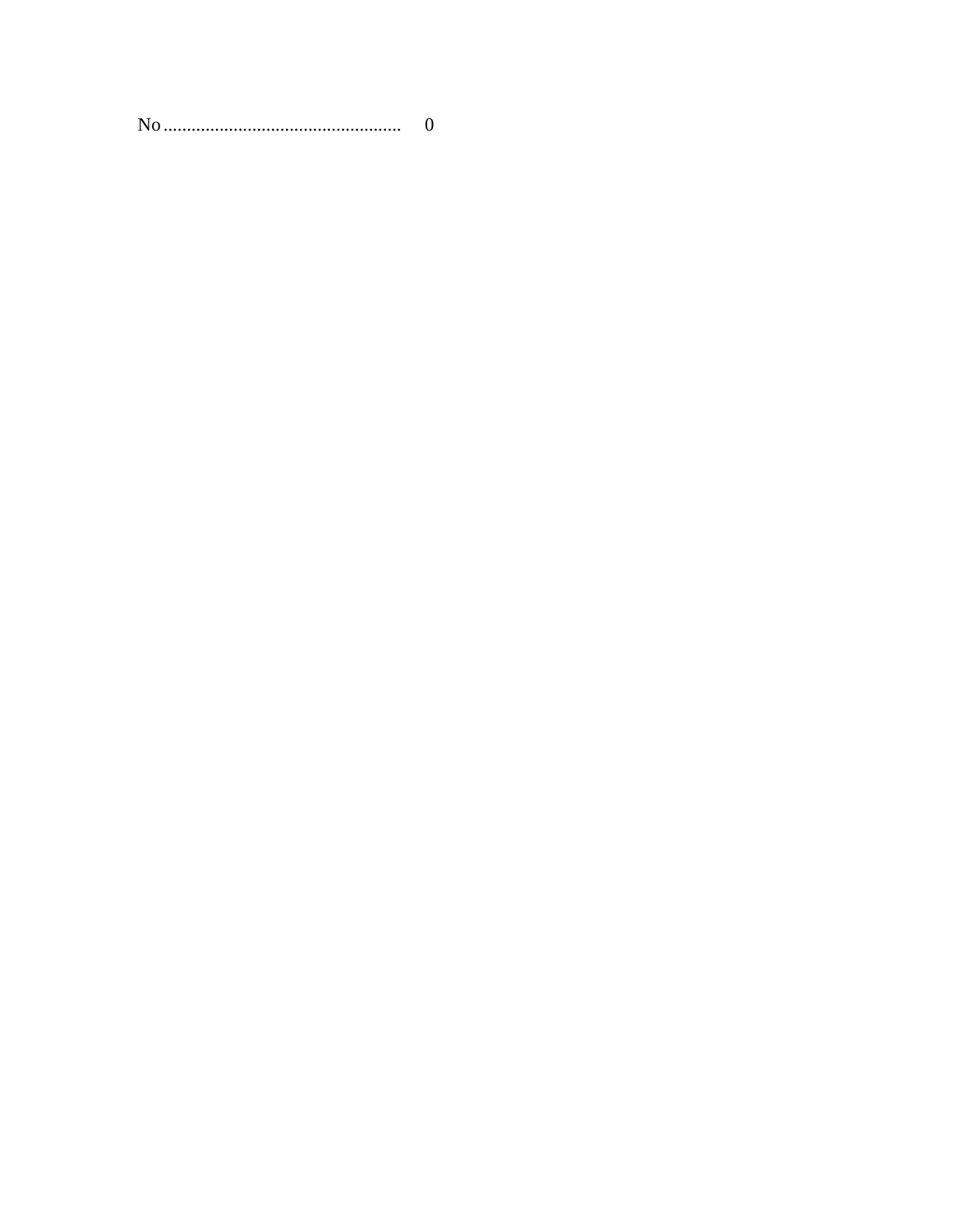**46. At your school, how many credits are awarded for the successful completion of a one year academic course that meets for five periods each week?**

|\_\_\_|\_\_\_|**.**|\_\_\_| **CREDITS**

**47. How many total credits in all subject areas are required for graduation?**

|\_\_\_|\_\_\_|\_\_\_|.|\_\_\_| **CREDITS**

- **48. How many credits or years in the following subjects are required for graduation from your school?**
- **NOTE:** *Enter credits in column 1 or years in column 2 on each line below. If there is no minimum course requirement in a subject area, enter "000.0" in column 1. If students are required to take a minimum number of courses in a subject area but do not receive credit for the coursework, enter the number of years or fraction of a year required in column 2. For fractions of a year, enter one semester as 0.50 year, one quarter as 0.25 year, and one trimester as 0.33 year.*

#### 1. CREDITS 2. YEARS

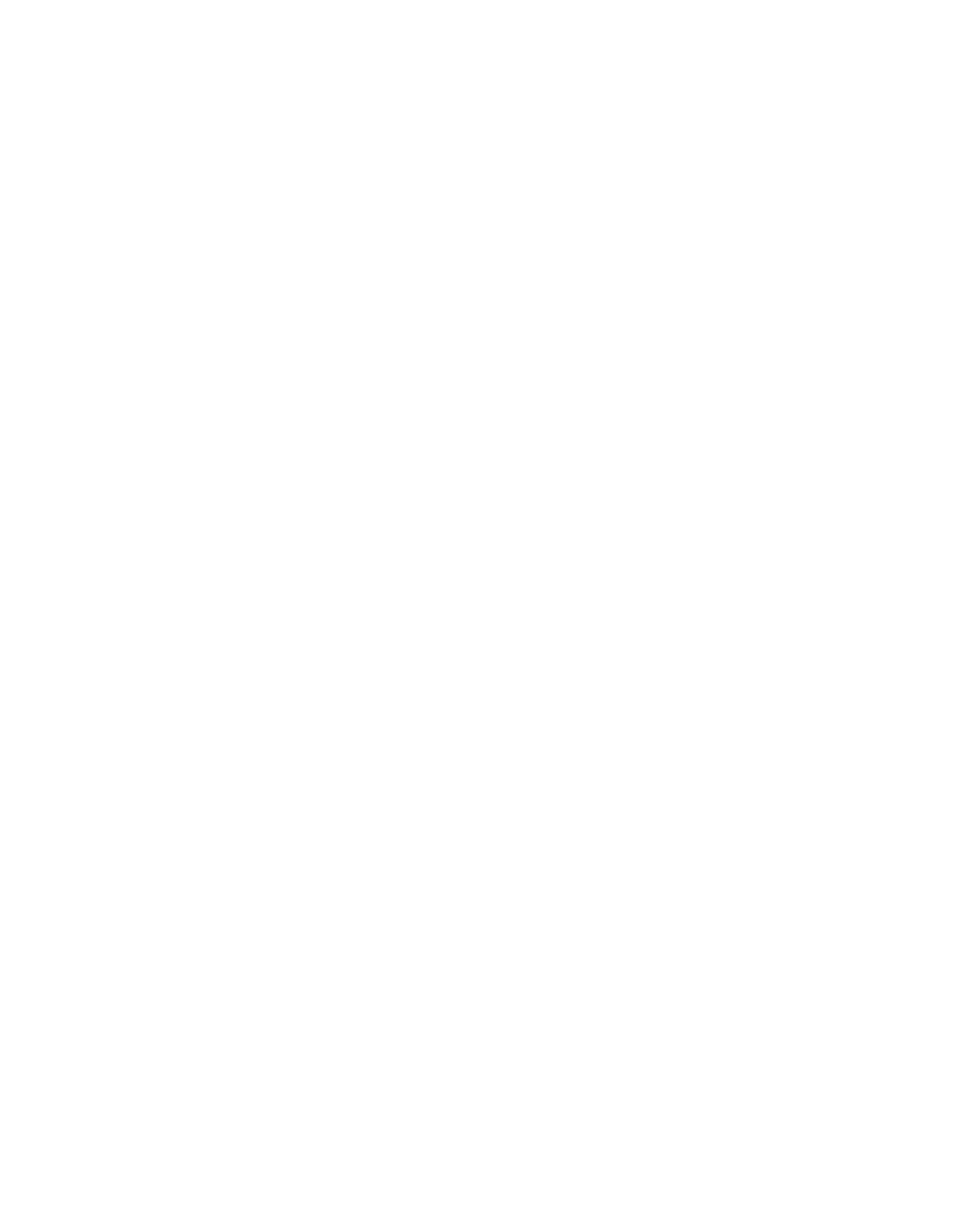**49. Does your school require that students participate in sex education, family education, or education about human sexuality and/or AIDS or other sexually transmitted diseases?**

#### **(MARK ONE)**

Yes..............................1 No...............................0

**50. How many hours of community service are required for graduation? (IF NONE, ENTER "000.0".)**

 $|\_$ |  $|\_$ |  $|\_$ | hours

**51. Are students required to pass a standardized test to receive a high school diploma at this school?**

#### **(MARK ONE)**

Yes..............................1 No...............................0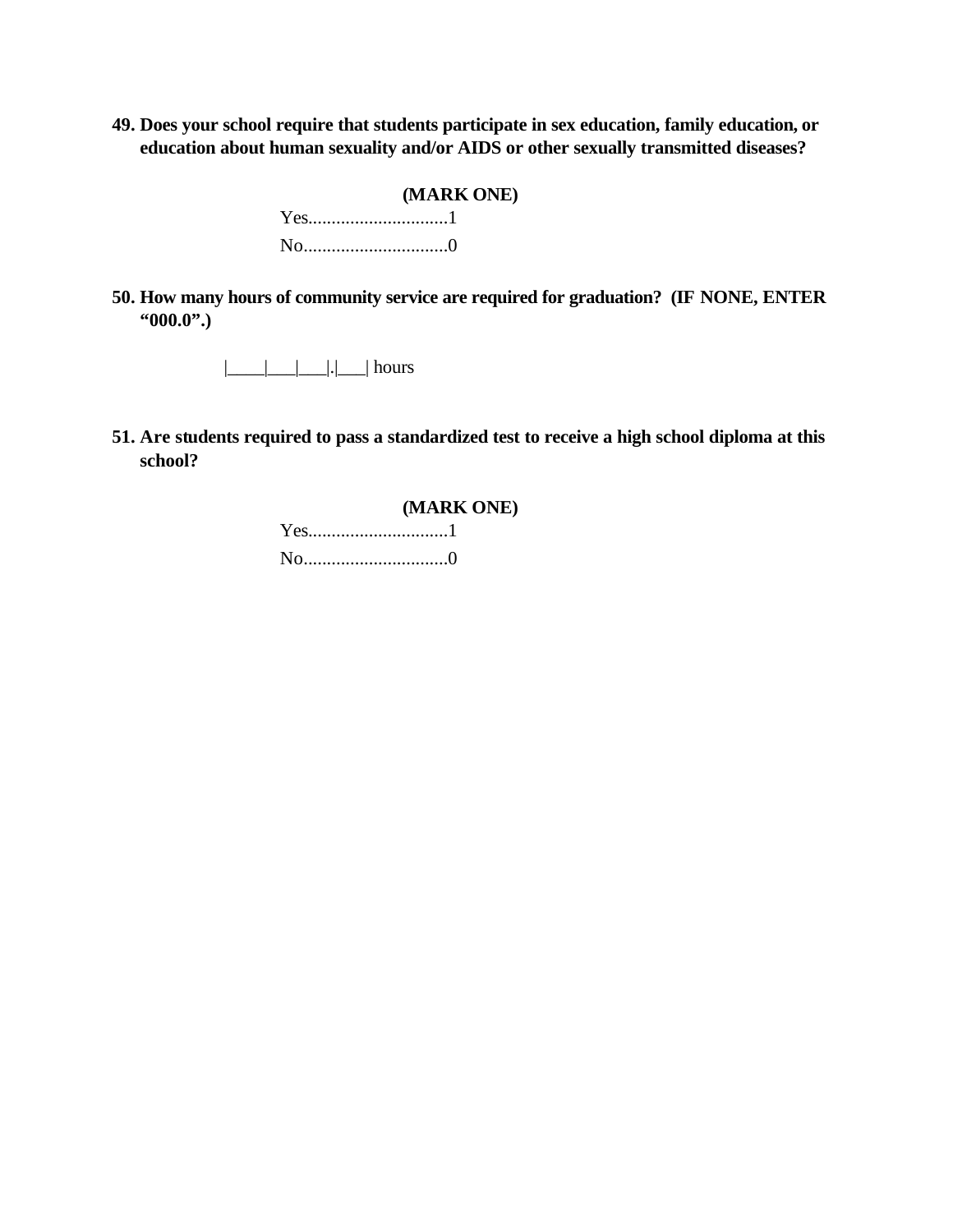# 52. Please indicate below which math courses are offered at your school, and the levels at which they are offered.

# (MARK ALL THAT APPLY ON EACH LINE)

|                              |        |         |        | University/               |
|------------------------------|--------|---------|--------|---------------------------|
|                              | Course | Regular | Honors | college level             |
|                              |        |         |        | course                    |
|                              |        |         |        |                           |
|                              |        |         |        |                           |
|                              |        |         |        |                           |
|                              |        |         |        |                           |
|                              |        |         |        |                           |
|                              |        |         |        |                           |
|                              |        |         |        |                           |
|                              |        |         |        |                           |
|                              |        |         |        |                           |
|                              |        |         |        |                           |
|                              |        |         |        |                           |
|                              |        |         |        |                           |
| Advanced senior mathematics, |        |         |        |                           |
|                              |        |         |        |                           |
| Advanced senior mathematics, |        |         |        |                           |
|                              |        |         |        |                           |
|                              |        |         |        |                           |
|                              |        |         |        |                           |
|                              |        |         |        |                           |
|                              |        |         |        |                           |
|                              |        |         |        | not offered course course |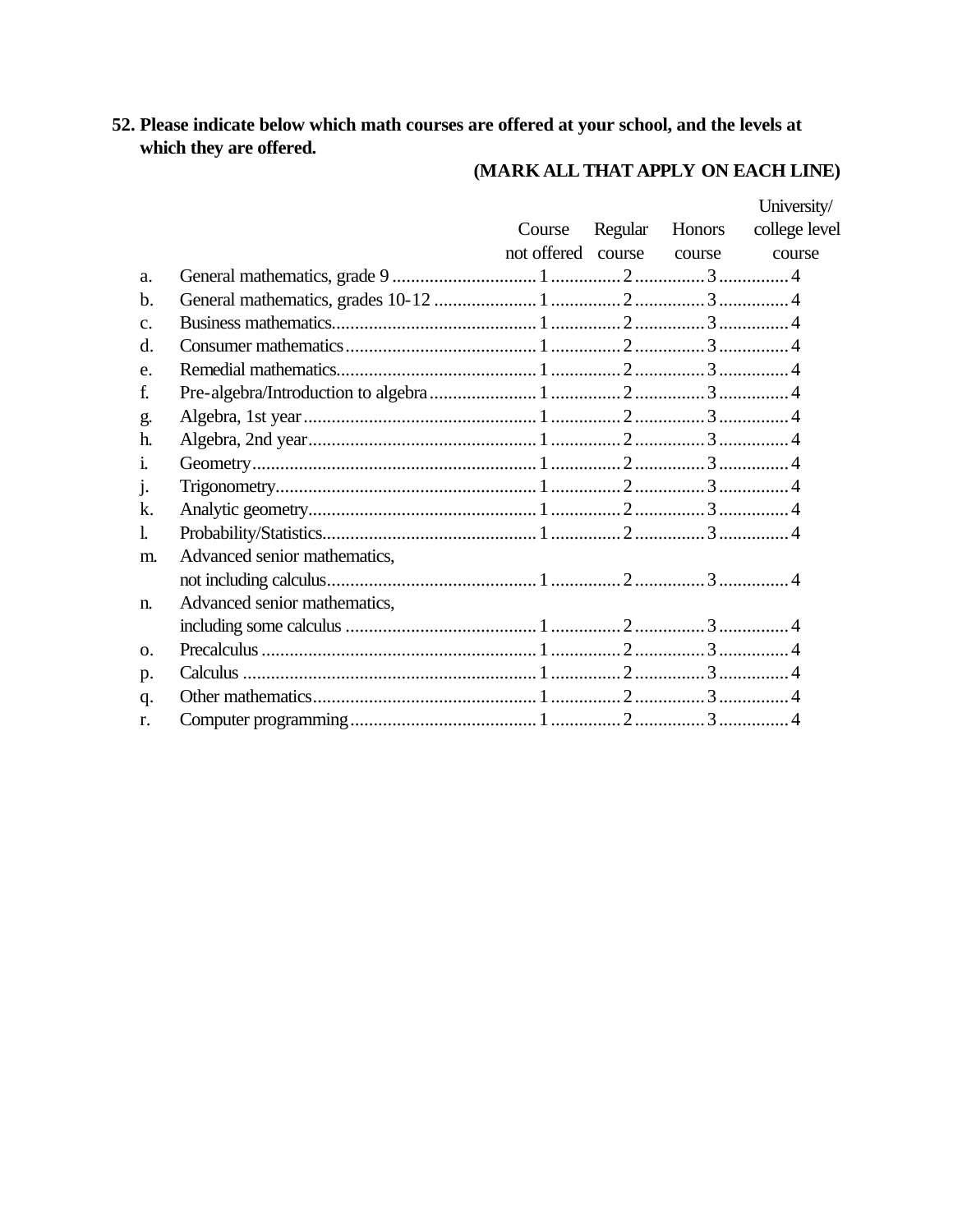53. Does this school offer honors courses in...

|                 |     | (MARK ONE ON EACH LINE) |
|-----------------|-----|-------------------------|
|                 | YES | NO.                     |
| a.              |     |                         |
| b.              |     |                         |
| $\mathcal{C}$ . |     |                         |
| d.              |     |                         |
| e.              |     |                         |
| £               |     |                         |
| g.              |     |                         |
| h.              |     |                         |
| Ť.              |     |                         |
| 1.              |     |                         |
| k.              |     |                         |
|                 |     |                         |
| m.              |     |                         |
| n.              |     |                         |
| Ω.              |     |                         |
| $\mathfrak{D}.$ |     |                         |
| q.              |     |                         |

# 54. Does this school offer Advanced Placement courses in...

### (MARK ONE ON EACH LINE)

|              | YES<br>NO |  |
|--------------|-----------|--|
| a.           |           |  |
| b.           |           |  |
| c.           |           |  |
| d.           |           |  |
| e.           |           |  |
| £            |           |  |
| g.           |           |  |
| h.           |           |  |
| $\mathbf{1}$ |           |  |
|              |           |  |
| k.           |           |  |
|              |           |  |
| m.           |           |  |
| $\mathbf{n}$ |           |  |
| $\Omega$     |           |  |
| p.           |           |  |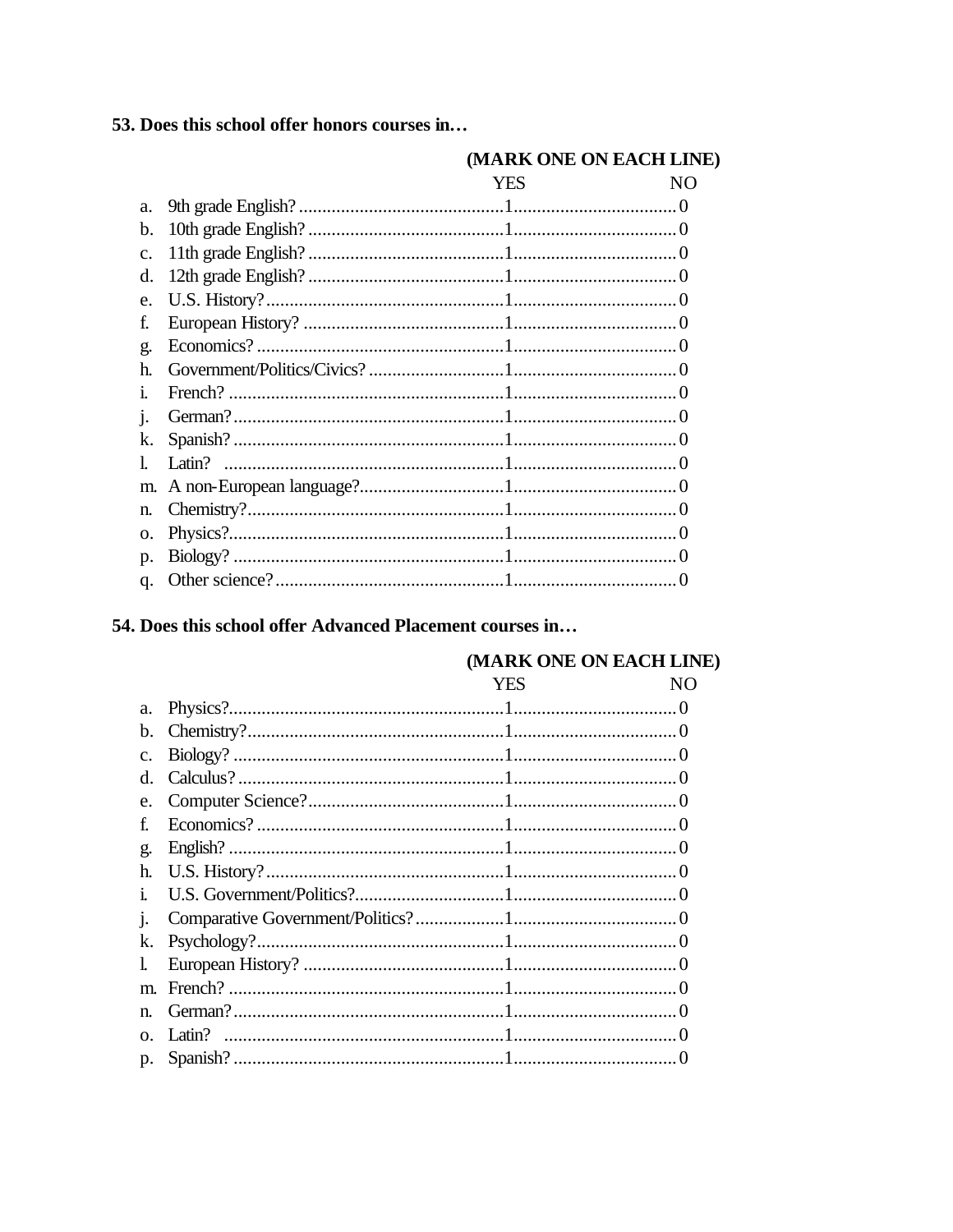# **Part V: School-to-Work**

**55. Does your school have a program that provides career awareness, career exploration, or career counseling to help students identify and choose career goals and educational programs needed to achieve those goals? (MARK ONE)**

> Yes........................................1 No.........................................0

#### **56. Does your school…**

#### **(MARK ONE ON EACH LINE)**

|  | YES NO |  |
|--|--------|--|
|  |        |  |
|  |        |  |
|  |        |  |
|  |        |  |
|  |        |  |
|  |        |  |
|  |        |  |
|  |        |  |

#### **57. Does your school offer assessments such as an interest inventory to help students determine career interests and skills? (MARK ONE)**

**58. Does your school offer assessments to students to determine what skills or capabilities they need to improve in order to be employed in an occupation or career? (MARK ONE)**

> Yes........................................1 No.........................................0

**59. Have the students in your school developed individualized career plans or other written plans describing their career or occupational interests? (MARK ONE)**

| <b>(GO TO QUESTION 60)</b>   |
|------------------------------|
| <b>(SKIP TO QUESTION 63)</b> |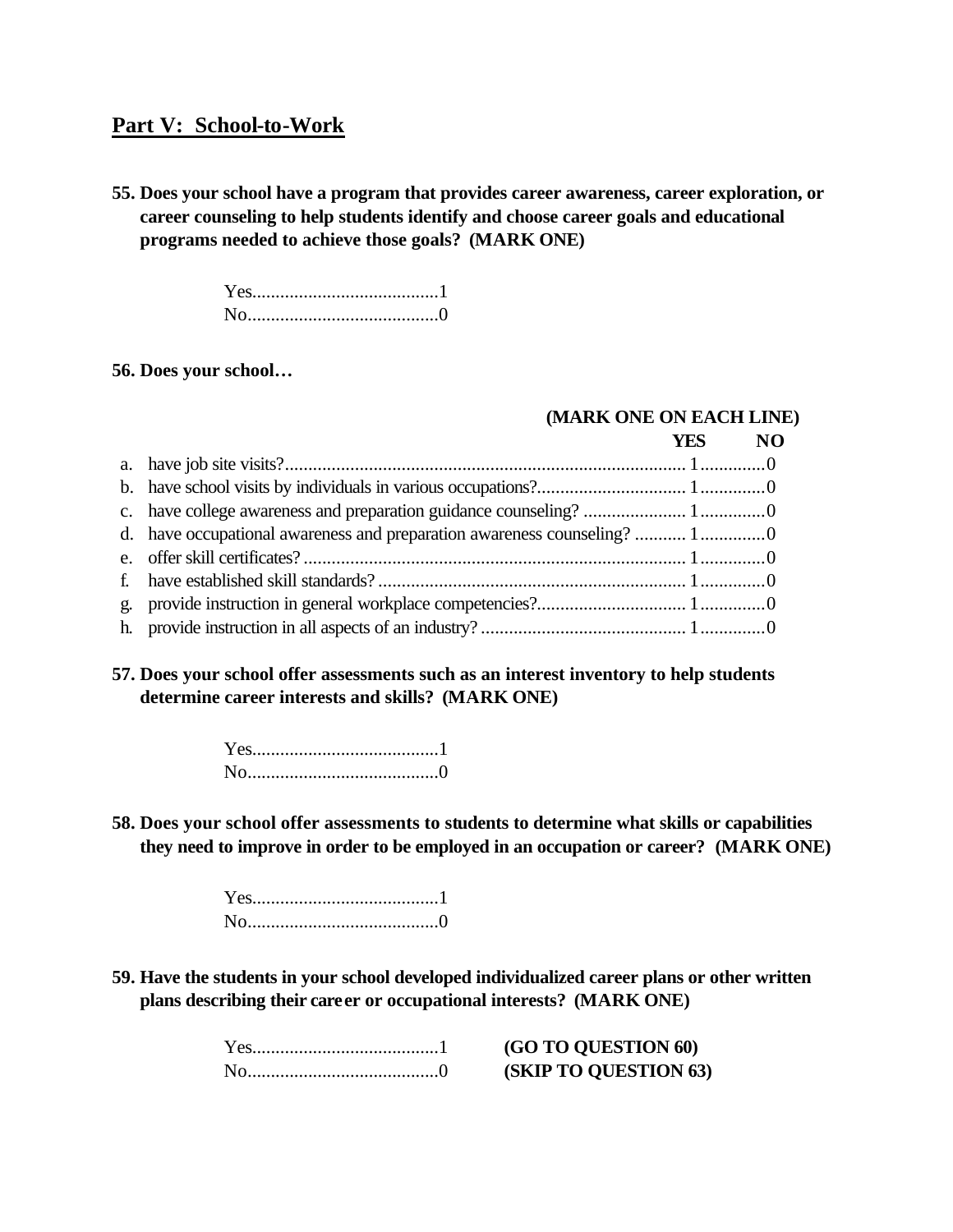#### **60. How often are these plans updated? (MARK ONE)**

| Other (Please specify below)3 |  |
|-------------------------------|--|
|                               |  |

#### **61. Are parents involved in the development of students' plans? (MARK ONE)**

| <b>(GO TO QUESTION 62)</b>   |
|------------------------------|
| <b>(SKIP TO QUESTION 63)</b> |

#### **62. What is the extent of parent involvement in the development of students' career/occupational interest plans? (MARK ONE)**

| Parents meet with teacher and student3 |  |
|----------------------------------------|--|

#### **63. In the last 12 months, has your school provided or paid for any of the following professional development activities for teachers, counselors, or other school staff?**

#### **(MARK ONE ON EACH LINE)**

# **YES NO**

| c. Internships in businesses or at work sites during the school year10 |  |
|------------------------------------------------------------------------|--|
| d. Attendance at conferences or workshops devoted to integrating       |  |
|                                                                        |  |
| e. Attendance at conferences or workshops devoted to the               |  |
|                                                                        |  |
| f. Attendance at conferences or workshops devoted to the               |  |
|                                                                        |  |
| g. Attendance at conferences or workshops devoted to the               |  |
| development and/or implementation of school-to-work programs10         |  |

#### **64. Does your school offer any work-based learning activities which are coordinated with local employers or organizations?**

Yes..........................................1 **(GO TO QUESTION 65) (SKIP TO NEXT PAGE)**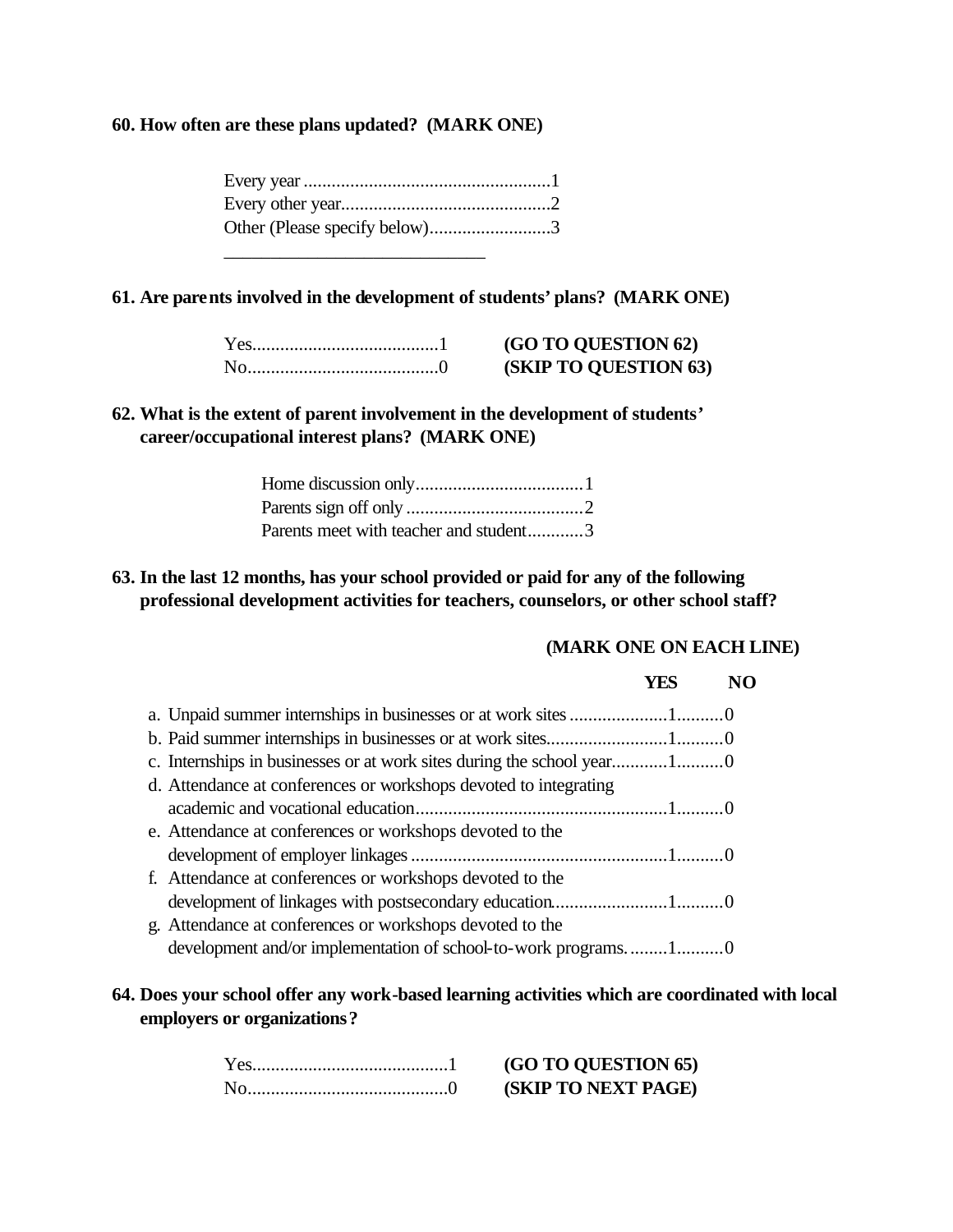# **65. Which of the following are features of these work-based learning activities?**

## **(MARK ONE ON EACH LINE)**

#### **YES NO**

| a.           |                                               |
|--------------|-----------------------------------------------|
| b.           |                                               |
| c.           |                                               |
| d.           |                                               |
| e.           |                                               |
| f.           |                                               |
| g.           |                                               |
| h.           |                                               |
| $\mathbf{1}$ |                                               |
| 1.           |                                               |
| k.           |                                               |
| L            |                                               |
| m.           |                                               |
| n.           |                                               |
| O.           | Mentorship/Supervision training for employers |
|              |                                               |
|              |                                               |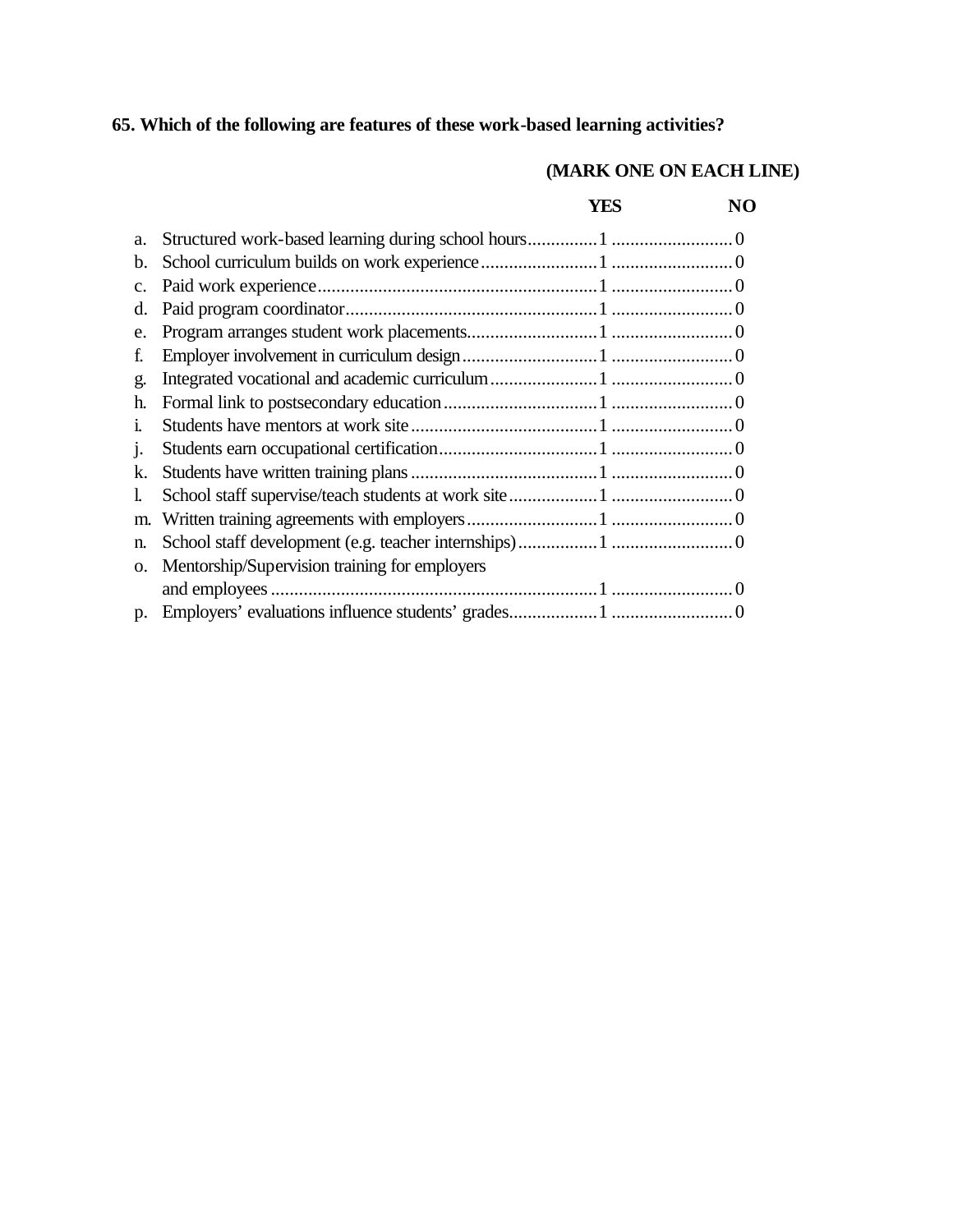# **GLOSSARY**

**The questions on the following pages are about work-based and career-oriented activities offered at your school. Please refer to the glossary below for definitions of activities and terms referenced in this section of the questionnaire.**

**Apprenticeship:** Typically, multi-year programs that combine school- and work-based learning in specific occupational areas or occupational cluster and are designed to lead directly into either a related postsecondary program, entry-level job, or registered apprenticeship program. May or may not include paid work experiences.

**Block Scheduling:** A means of circumventing the time constraints of a single class period, which typically involves courses being scheduled for two or more continuous class periods or days to allow students greater time for laboratory or project-centered work, field trips, or work-based learning.

**Career Major:** A coherent sequence of courses based upon an occupational goal.

**Cooperative Education:** A method of instruction whereby students alternate or parallel their academic and vocational studies with a job in a related field. May or may not include paid work experiences.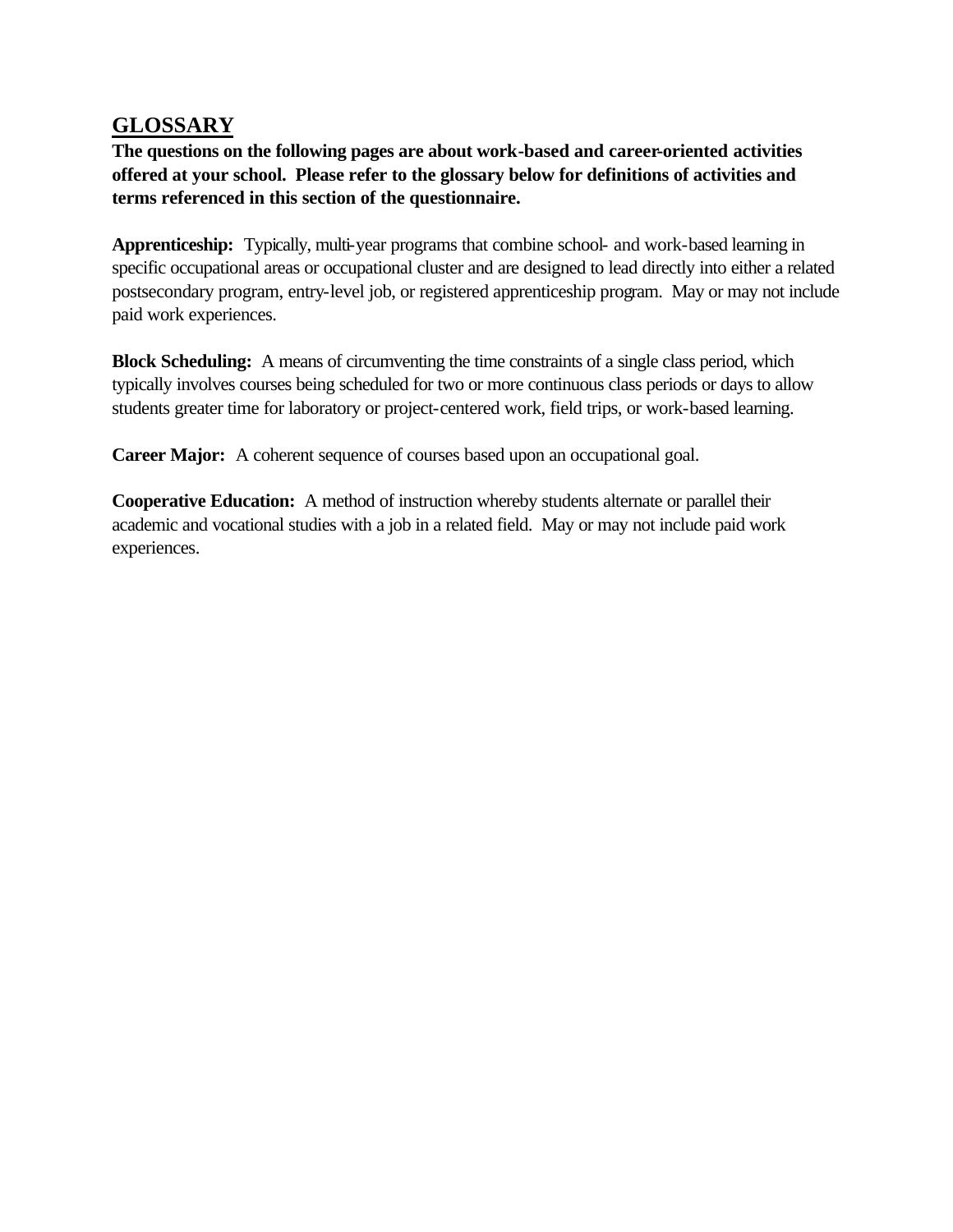|    |                                                                                                                             | Column 1                                                          | Column <sub>2</sub>                                        | Column 3                                             | Column 4                                                       |
|----|-----------------------------------------------------------------------------------------------------------------------------|-------------------------------------------------------------------|------------------------------------------------------------|------------------------------------------------------|----------------------------------------------------------------|
|    |                                                                                                                             | 66.<br>Apprenticeship                                             | 67.<br><b>Block Scheduling</b>                             | 68.<br><b>Career Major</b>                           | 69.<br>Cooperative<br><b>Education</b>                         |
|    | a. Do you offer this<br>activity?                                                                                           | Yes 1<br>No <sub>0</sub><br>If No, go to column<br>$\overline{2}$ | Yes <sub>1</sub><br>$\bf No$ 0<br>If No, go to column<br>3 | Yes 1<br>No <sub>0</sub><br>If No, go to column<br>4 | Yes 1<br>No <sub>0</sub><br>If No, go to<br><b>Question 70</b> |
|    | b. Number of students<br>participating in Fall<br>1996                                                                      |                                                                   |                                                            |                                                      |                                                                |
|    | c. Year the activity was<br>first implemented                                                                               | $19$  __ __                                                       | $19$  __ __                                                | $19$  ___ ___                                        | $19$  ___  ___                                                 |
|    | d. Mark the grade levels<br>in which students may<br>participate                                                            | 9 10 11 12                                                        | 9 10 11 12                                                 | 9 10 11 12                                           | 9 10 11 12                                                     |
|    | e. In order to participate,<br>is it true that the<br>student must be<br>considered at risk?                                | Yes 1<br>$\bf{No}$ 0                                              | Yes 1<br>$\bf{No}$ 0                                       | Yes 1<br>$\bf{No}$ 0                                 | Yes 1<br>$\bf{No}$ 0                                           |
|    | f. In order to participate,<br>is it true that the<br>student must be non-<br>college bound?                                | Yes 1<br>$No$ 0                                                   | Yes 1<br>$\bf No$ 0                                        | Yes 1<br>No.<br>- 0                                  | Yes 1<br>$\bf No$ 0                                            |
|    | g. In order to participate,<br>is it true that the<br>student must complete<br>a separate course of<br>related instruction? | Yes 1<br>$\bf{No}$ 0                                              | Yes 1<br>$\bf No$ 0                                        | Yes 1<br>No.<br>$\bf{0}$                             | Yes 1<br>$\bf No$ 0                                            |
|    | h. In order to participate,<br>is it true that the<br>student must have a<br>minimum grade-point<br>average?                | Yes <sub>1</sub><br>$\bf No$ 0                                    | Yes 1<br>$\bf{No}$ 0                                       | Yes 1<br>$\bf No$ 0                                  | Yes 1<br>$\bf{No}$ 0                                           |
| i. | If Yes to h, enter the<br>minimum grade point<br>average required                                                           |                                                                   |                                                            |                                                      |                                                                |
|    |                                                                                                                             | Go to next column                                                 | Go to next column                                          | Go to next column                                    | <b>Go to Question 70</b>                                       |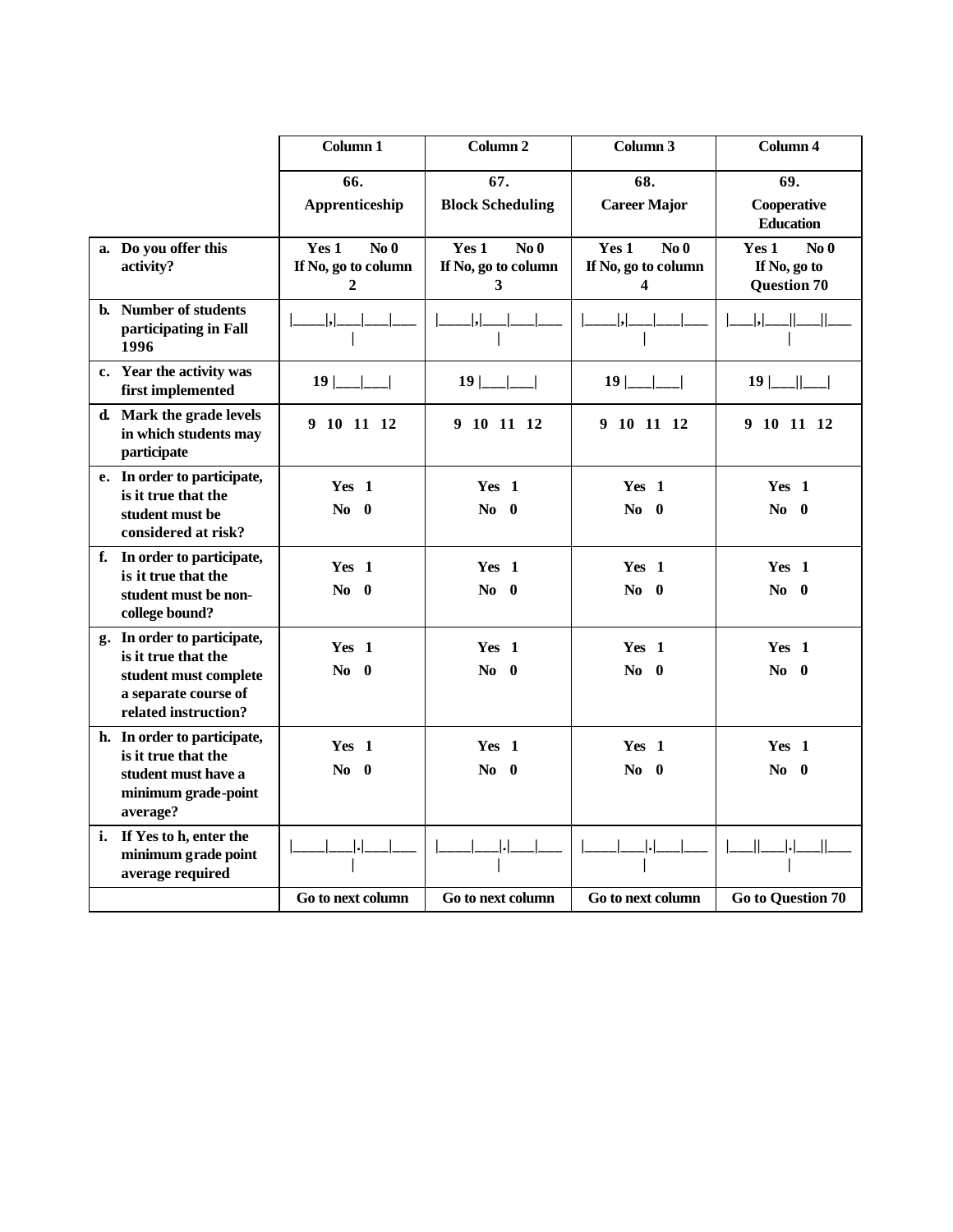# **GLOSSARY**

**Internship:** For a specified period of time, students work for an employer to learn about a particular industry or occupation. Students' workplace activities may include special projects, a sample of tasks from different jobs, or tasks from a single occupation. May or may not include paid work experiences.

**Job shadowing:** Typically as part of career exploration activities in early high school, a student follows an employee for one or more days to learn about a particular occupation or industry. Job shadowing is intended to help students hone their career objectives and select a career major for the latter part of high school.

**Mentoring:** Pairing a student with an employee over an extended period of time during which the employee helps the student master certain skills and knowledge the employee possesses, models workplace behavior, challenges the student to perform well, and assesses the student's performance. Mentoring may be combined with other work-based learning activities, such as internships or on-the-job training.

**School-Sponsored Enterprise:** The production of goods or services by students for sale to or use by others. School-sponsored enterprises typically involve students in the management of the project. Enterprises may be undertaken on or off the school site.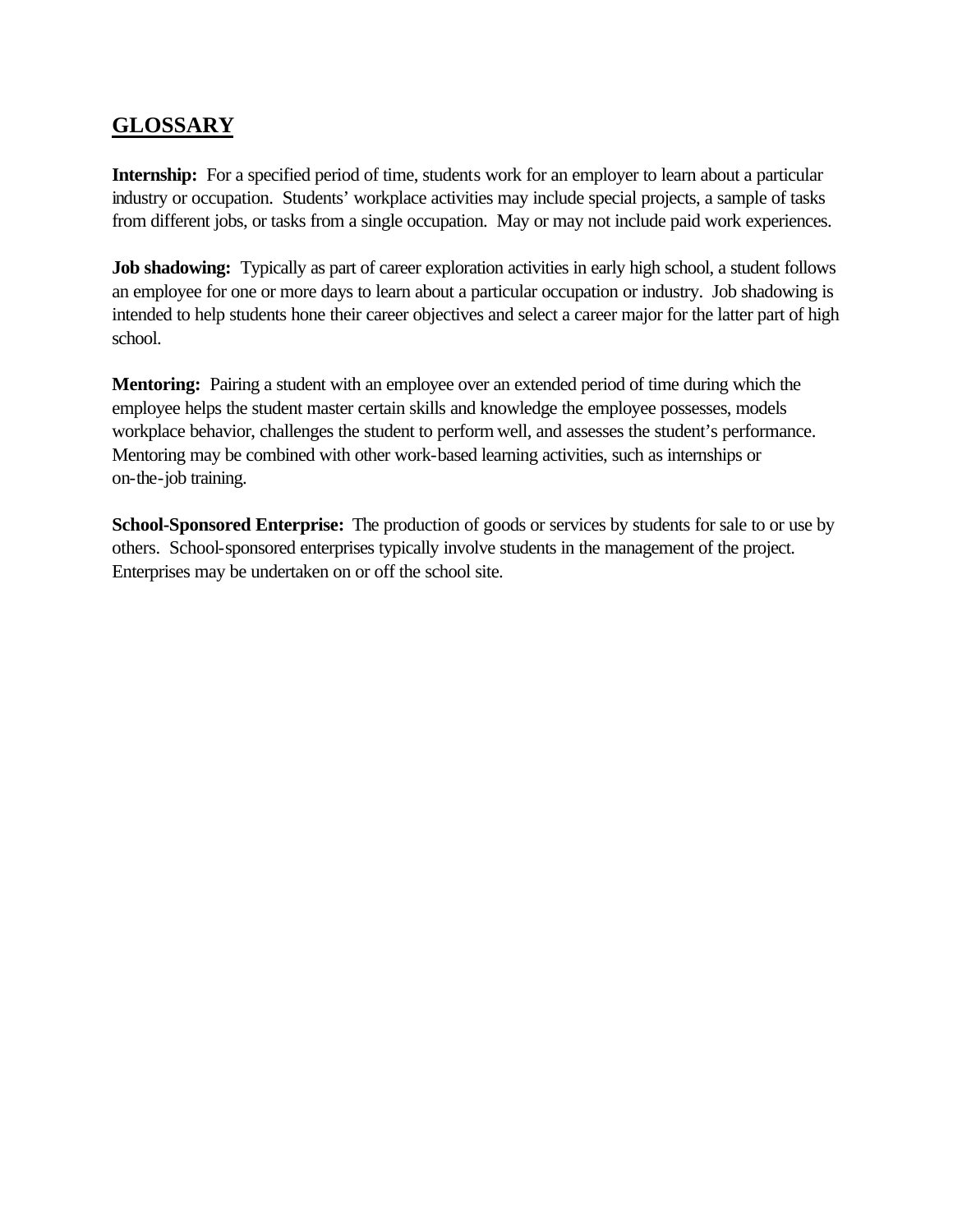|    |                                                                                                                             | Column 1                                                        | Column <sub>2</sub>                                  | Column 3                                                                   | Column 4                                                  |
|----|-----------------------------------------------------------------------------------------------------------------------------|-----------------------------------------------------------------|------------------------------------------------------|----------------------------------------------------------------------------|-----------------------------------------------------------|
|    |                                                                                                                             | 70.                                                             | 71.                                                  | 72.                                                                        | 73.                                                       |
|    |                                                                                                                             | Internship                                                      | <b>Job Shadowing</b>                                 | <b>School-Sponsored</b><br><b>Mentoring</b><br><b>Enterprise</b>           |                                                           |
|    | a. Do you offer this<br>activity?                                                                                           | No <sub>0</sub><br>Yes 1<br>If No, go to column<br>$\mathbf{2}$ | No <sub>0</sub><br>Yes 1<br>If No, go to column<br>3 | Yes 1<br>No <sub>0</sub><br>If No, go to column<br>$\overline{\mathbf{4}}$ | Yes 1<br>$\bf No$ 0<br>If No, go to<br><b>Question 74</b> |
|    | b. Number of students<br>participating in Fall<br>1996                                                                      | ,                                                               | ,                                                    |                                                                            |                                                           |
|    | c. Year the activity was<br>first implemented                                                                               |                                                                 | $19$  ___ ___                                        | $19$ $\lfloor$ $\lfloor$ $\rfloor$                                         | $19$ $\frac{ }{ }$                                        |
|    | d. Mark the grade levels<br>in which students may<br>participate                                                            | 9 10 11 12                                                      | 9 10 11 12                                           | 9 10 11 12                                                                 | 9 10 11 12                                                |
|    | e. In order to participate,<br>is it true that the<br>student must be<br>considered at risk?                                | Yes 1<br>$\bf{No}$ 0                                            | Yes 1<br>$\bf{No}$ 0                                 | Yes 1<br>$\bf{No}$ 0                                                       | Yes 1<br>$\bf{No}$ 0                                      |
|    | f. In order to participate,<br>is it true that the<br>student must be non-<br>college bound?                                | Yes 1<br>$\bf{No}$ 0                                            | Yes 1<br>No.<br>- 0                                  | Yes 1<br>$\bf{No}$ 0                                                       | Yes 1<br>$\bf{No}$ 0                                      |
|    | g. In order to participate,<br>is it true that the<br>student must complete<br>a separate course of<br>related instruction? | Yes 1<br>$No = 0$                                               | Yes 1<br>No.<br>- 0                                  | Yes 1<br>$\bf{No}$ 0                                                       | Yes 1<br>$\bf{No}$ 0                                      |
|    | h. In order to participate,<br>is it true that the<br>student must have a<br>minimum grade-point<br>average?                | Yes <sub>1</sub><br>$\bf{No}$ 0                                 | Yes 1<br>$\bf{No}$ 0                                 | Yes 1<br>$\bf{No}$ 0                                                       | Yes 1<br>$\bf{No}$ 0                                      |
| i. | If Yes to h, enter the<br>minimum grade point<br>average required                                                           |                                                                 |                                                      |                                                                            |                                                           |
|    |                                                                                                                             | Go to next column                                               | Go to next column                                    | Go to next column                                                          | <b>Go to Question 74</b>                                  |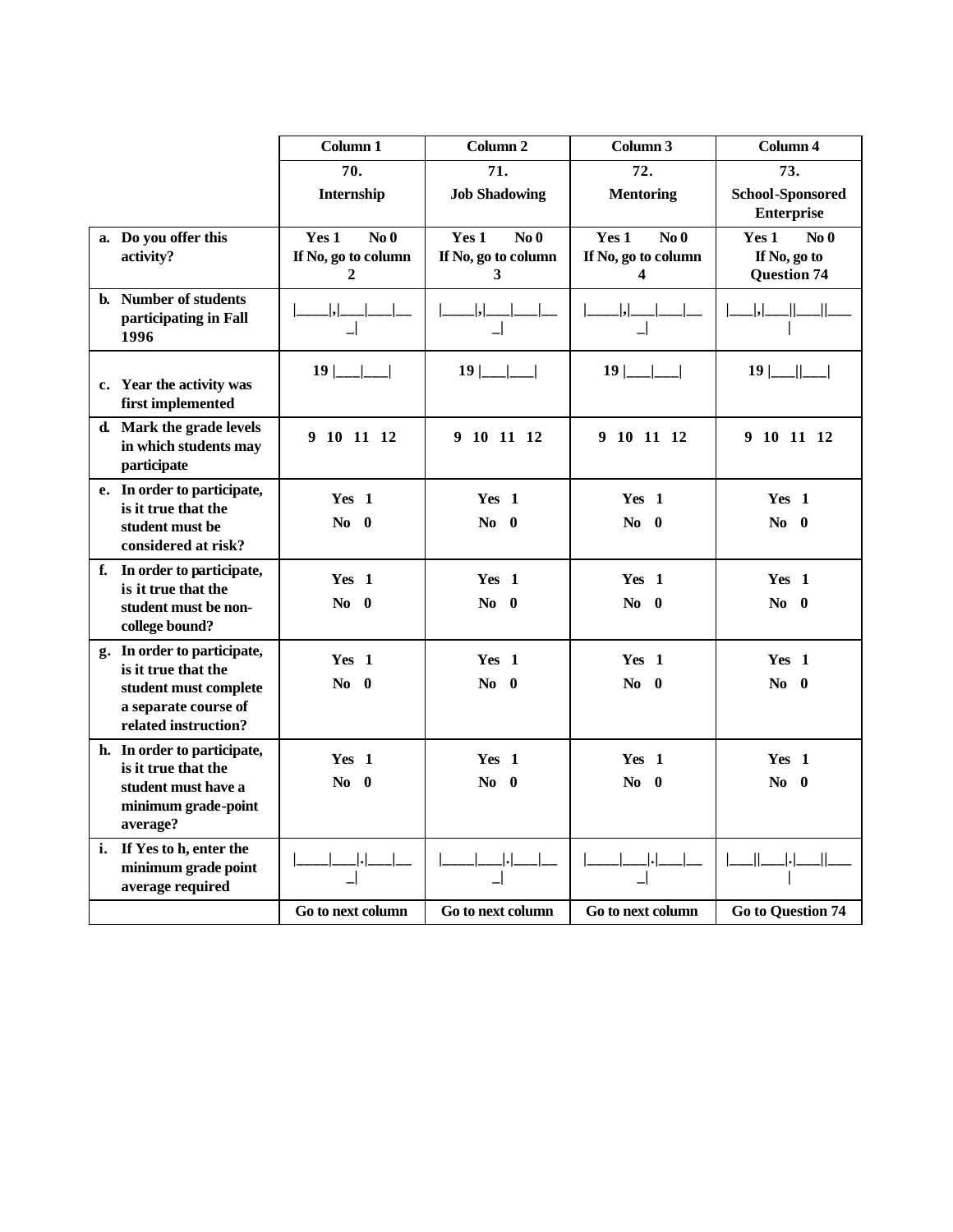# **GLOSSARY**

**Tech-prep:** A planned program of study with a defined career focus that links secondary and postsecondary education.

|                                                                      | Column 1                                          | Column <sub>2</sub>                                                                            | Column 3                                                                                       |
|----------------------------------------------------------------------|---------------------------------------------------|------------------------------------------------------------------------------------------------|------------------------------------------------------------------------------------------------|
|                                                                      | 74.                                               | 75.                                                                                            | 76.                                                                                            |
|                                                                      | <b>Tech Prep</b>                                  | <b>Other Work-Based</b>                                                                        | <b>Other Work-Based</b>                                                                        |
|                                                                      |                                                   | <b>Learning Activities I</b>                                                                   | <b>Learning Activities II</b>                                                                  |
| a. Do you offer this activity?                                       | No <sub>0</sub><br>Yes 1<br>If No, go to column 2 | Yes 1<br>No <sub>0</sub><br>Please name below and<br>describe briefly on the<br>following page | Yes 1<br>No <sub>0</sub><br>Please name below and<br>describe briefly on the<br>following page |
|                                                                      |                                                   |                                                                                                |                                                                                                |
|                                                                      |                                                   | If no, go to Question 77                                                                       | If no, go to Question 77                                                                       |
| b. Number of students<br>participating in Fall 1996                  | ,                                                 | . .                                                                                            | ,                                                                                              |
| c. Year the activity was first<br>implemented                        | $19$  __                                          | $19$  ___                                                                                      | 19                                                                                             |
| d. Mark the grade levels in<br>which students may<br>participate     | 9 10 11 12                                        | 9 10 11 12                                                                                     | 9 10 11 12                                                                                     |
| e. In order to participate, is it                                    | Yes 1                                             | Yes 1                                                                                          | Yes 1                                                                                          |
| true that the student must<br>be considered at risk?                 | $\bf{No}$ 0                                       | $\bf{No}$ 0                                                                                    | $\bf{No}$ 0                                                                                    |
| f. In order to participate, is it                                    | Yes <sub>1</sub>                                  | Yes <sub>1</sub>                                                                               | Yes 1                                                                                          |
| true that the student must<br>be non-college bound?                  | $\bf{No}$ 0                                       | $No$ 0                                                                                         | $No = 0$                                                                                       |
| g. In order to participate, is it                                    | Yes <sub>1</sub>                                  | Yes 1                                                                                          | Yes 1                                                                                          |
| true that the student must<br>complete a separate course             | $\bf{No}$ 0                                       | $\bf{No}$ 0                                                                                    | $\bf{No}$ 0                                                                                    |
| of related instruction?                                              |                                                   |                                                                                                |                                                                                                |
| h. In order to participate, is it<br>true that the student must      | Yes 1                                             | Yes 1                                                                                          | Yes 1                                                                                          |
| have a minimum grade-                                                | $\bf{No}$ 0                                       | $No$ 0                                                                                         | $\bf{No}$ 0                                                                                    |
| point average?                                                       |                                                   |                                                                                                |                                                                                                |
| i. If Yes to h, enter the<br>minimum grade point<br>average required |                                                   |                                                                                                |                                                                                                |
|                                                                      | Go to next column                                 | Go to next column                                                                              | <b>Go to Question 77</b>                                                                       |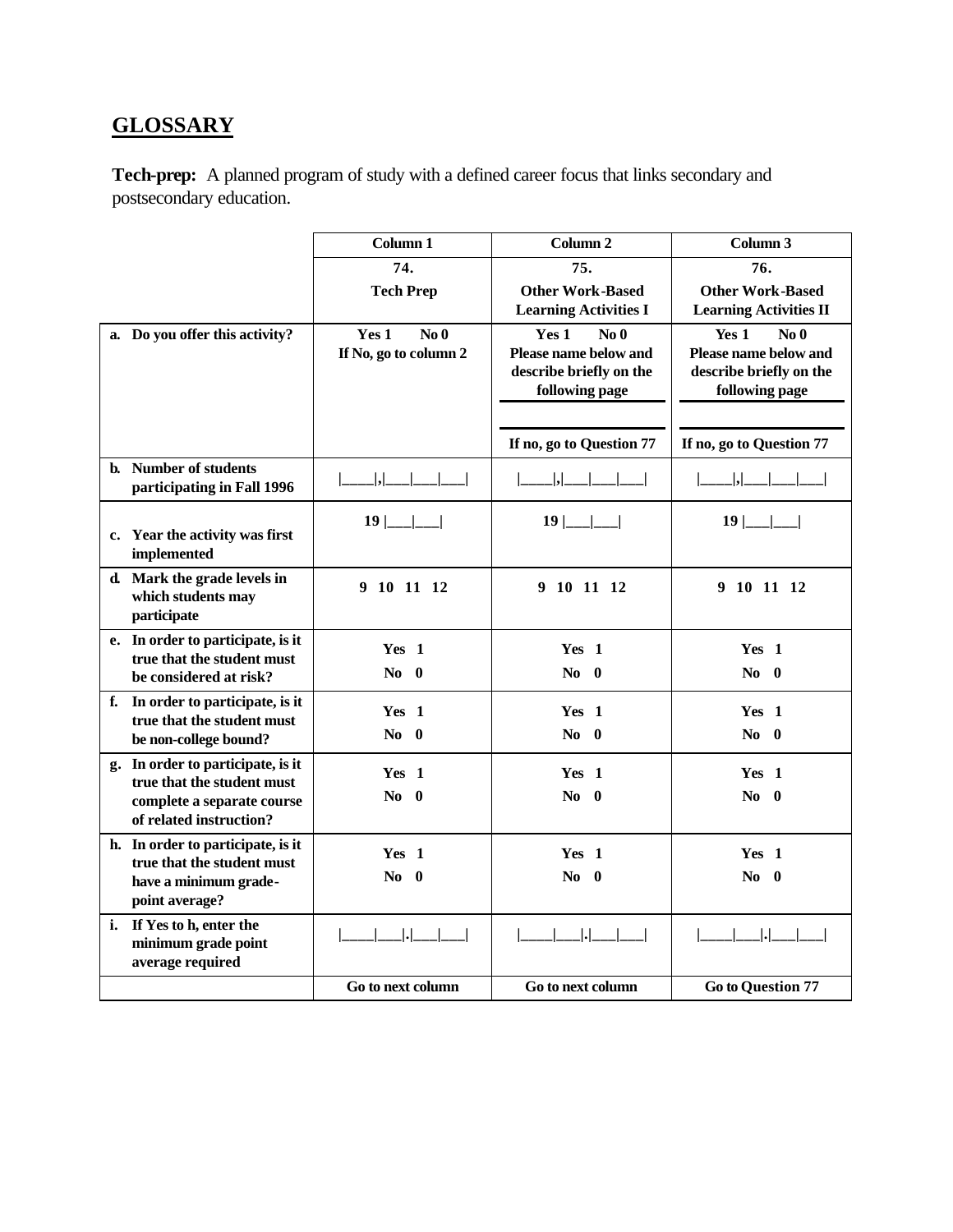**75 – 76a. Please describe any other work-based learning activities here (I and/or II).**

| 77. If a person other than the school principal completed Parts I through V, please enter the<br>following information for that person.                                                                                                                                                                                                                             |                                             |                       |           |
|---------------------------------------------------------------------------------------------------------------------------------------------------------------------------------------------------------------------------------------------------------------------------------------------------------------------------------------------------------------------|---------------------------------------------|-----------------------|-----------|
| Last name (please print)                                                                                                                                                                                                                                                                                                                                            | <b>First name</b>                           | <b>Middle initial</b> |           |
| <b>Title/Position</b>                                                                                                                                                                                                                                                                                                                                               |                                             |                       |           |
|                                                                                                                                                                                                                                                                                                                                                                     |                                             |                       |           |
| $\begin{picture}(20,10) \put(0,0){\vector(1,0){100}} \put(15,0){\vector(1,0){100}} \put(15,0){\vector(1,0){100}} \put(15,0){\vector(1,0){100}} \put(15,0){\vector(1,0){100}} \put(15,0){\vector(1,0){100}} \put(15,0){\vector(1,0){100}} \put(15,0){\vector(1,0){100}} \put(15,0){\vector(1,0){100}} \put(15,0){\vector(1,0){100}} \put(15,0){\vector(1,0){100}} \$ |                                             |                       | <b>PM</b> |
| Office (school) telephone number                                                                                                                                                                                                                                                                                                                                    | Best time of day to call: _______ AM ______ |                       |           |
| $\begin{picture}(20,10) \put(0,0){\vector(1,0){100}} \put(15,0){\vector(1,0){100}} \put(15,0){\vector(1,0){100}} \put(15,0){\vector(1,0){100}} \put(15,0){\vector(1,0){100}} \put(15,0){\vector(1,0){100}} \put(15,0){\vector(1,0){100}} \put(15,0){\vector(1,0){100}} \put(15,0){\vector(1,0){100}} \put(15,0){\vector(1,0){100}} \put(15,0){\vector(1,0){100}} \$ | Best time of day to call: _______ AM ______ |                       | <b>PM</b> |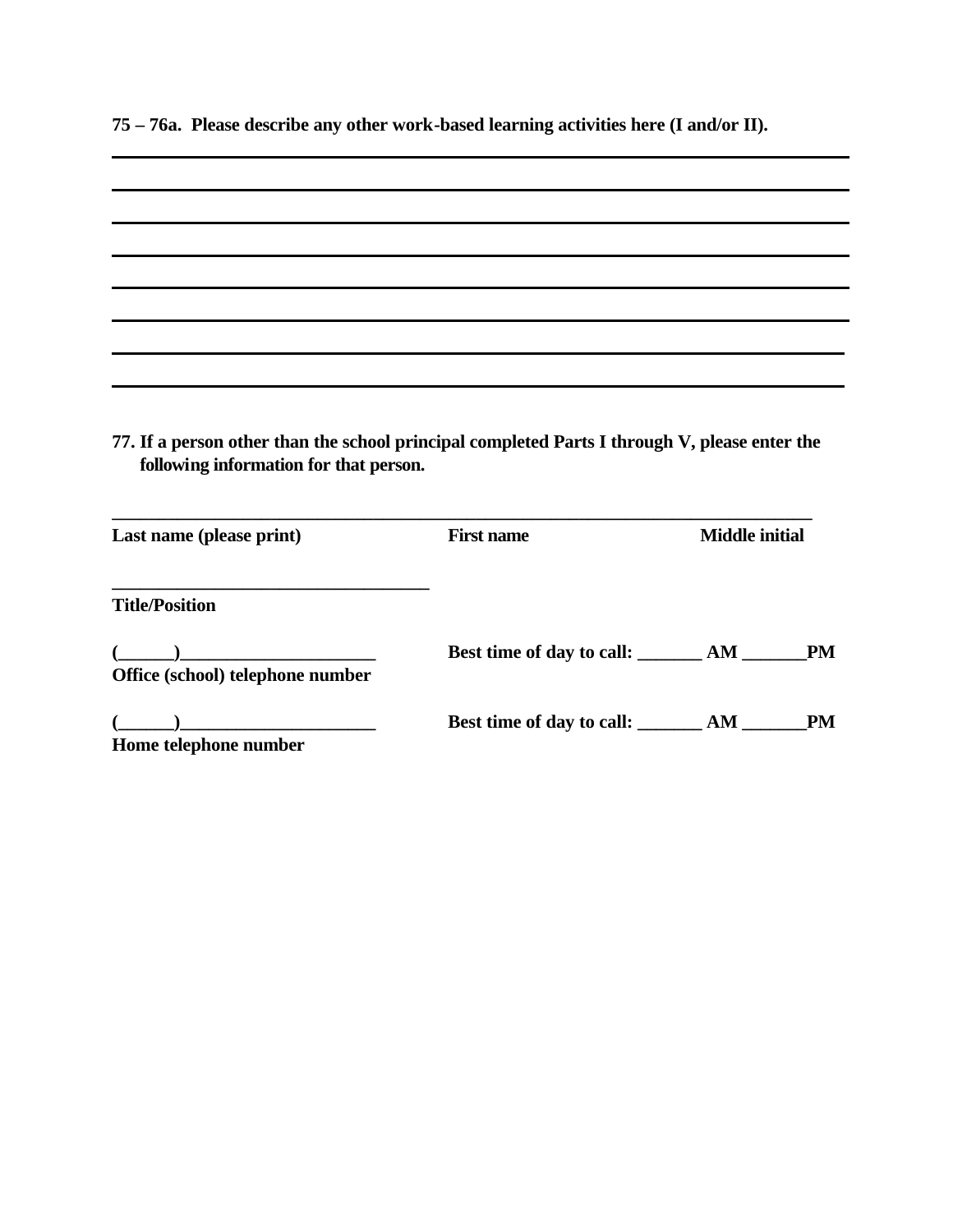### **This section should be completedby the school principal only.**

# **Part VI: Policies and Practices**

#### **78. Please indicate which of the admission practices listed below are followed in your school.**

#### **(MARK ONE ON EACH LINE)**

|    |                                                         | Yes No |  |
|----|---------------------------------------------------------|--------|--|
| a. |                                                         |        |  |
| b. | Students are assigned from particular areas             |        |  |
|    |                                                         |        |  |
|    | c. Students are admitted on achievement entrance tests, |        |  |
|    |                                                         |        |  |
|    |                                                         |        |  |
|    |                                                         |        |  |
| f. | Admittance is based on recommendation by former         |        |  |
|    |                                                         |        |  |
| g. |                                                         |        |  |
| h. |                                                         |        |  |
|    |                                                         |        |  |

**79. Do students in your school have open access to any course offered in your school, provided they have taken the prerequisites for the course?**

#### **(MARK ONE)**

\_\_\_\_\_\_\_\_\_\_\_\_\_\_\_\_\_\_\_\_\_\_\_\_\_\_\_\_\_\_\_\_\_\_\_\_\_\_\_\_

**80. Do students in vocational, technical, or business programs have access to academic programs or courses?**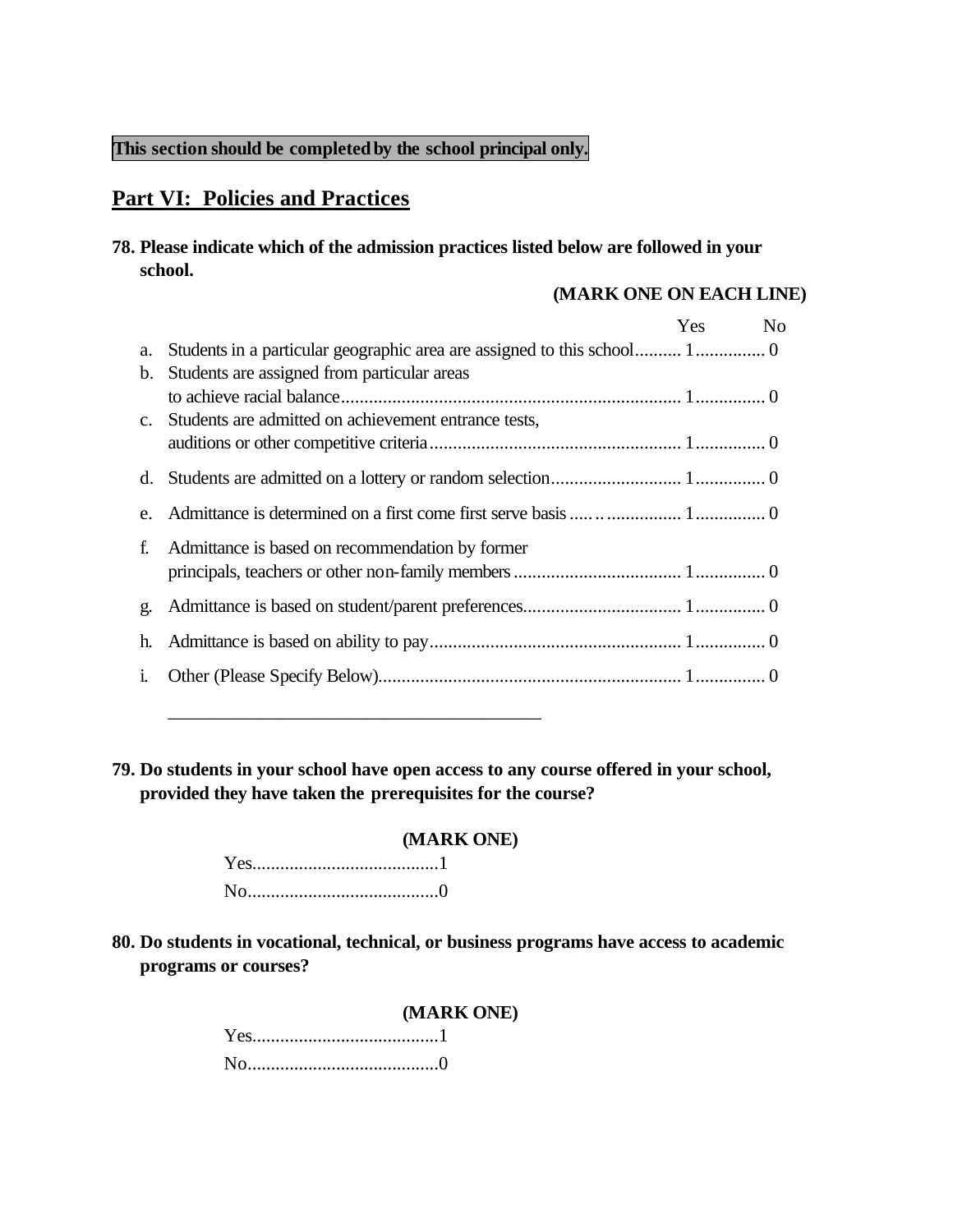## **81. Do students in academic programs have access to vocational, technical, or business programs or courses?**

#### **(MARK ONE)**

Yes........................................1 No.........................................0

#### **82. Please indicate which of the following occur at your school.**

|                                                                | (MARK ONE ON EACH LINE) |            |                |
|----------------------------------------------------------------|-------------------------|------------|----------------|
|                                                                |                         | <b>YES</b> | N <sub>O</sub> |
| a. Parents are given interim reports during grading periods 10 |                         |            |                |
| b. Parents are encouraged to participate in their child's      |                         |            |                |
| c. Parents are given written information about the goals and   |                         |            |                |
|                                                                |                         |            |                |
|                                                                |                         |            |                |

# **83. Please indicate the number of the following types of incidents that were reported to the appropriate administrative office in the 1995-1996 school year.**

|              |                                                               |  |  |  | <b>Number of Incidents</b> |  |
|--------------|---------------------------------------------------------------|--|--|--|----------------------------|--|
|              |                                                               |  |  |  |                            |  |
|              |                                                               |  |  |  |                            |  |
|              | c. Robbery or theft (of student, teacher, or school property) |  |  |  |                            |  |
|              |                                                               |  |  |  |                            |  |
| e.           |                                                               |  |  |  |                            |  |
| f.           |                                                               |  |  |  |                            |  |
| g.           |                                                               |  |  |  |                            |  |
|              |                                                               |  |  |  |                            |  |
| $\mathbf{1}$ |                                                               |  |  |  |                            |  |
| $\mathbf{1}$ |                                                               |  |  |  |                            |  |
|              |                                                               |  |  |  |                            |  |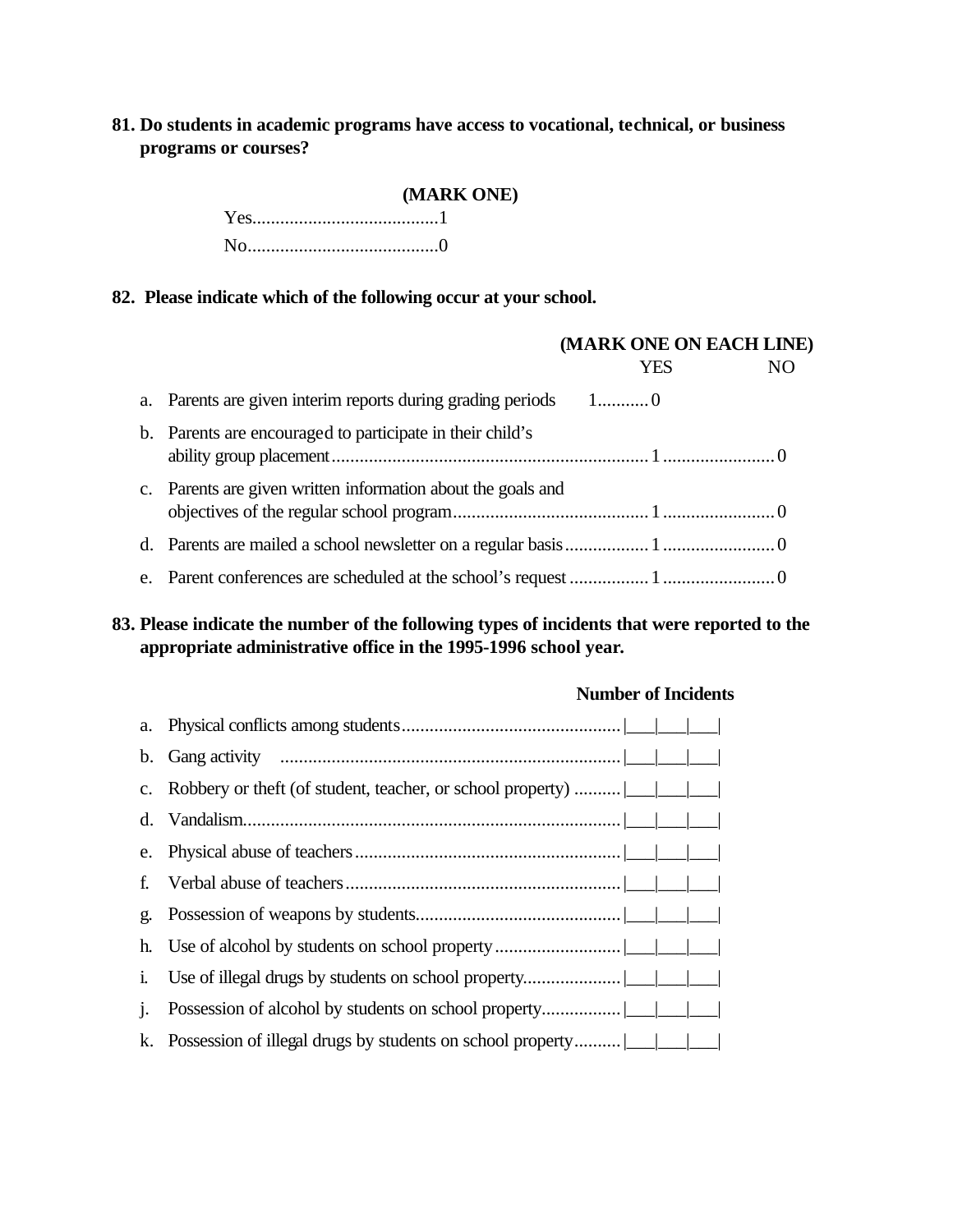**84. Please indicate the percentage of students enrolled in this school who, on a typical school day,...**

**85. Using the scale 0-5 where 0 is "None" and 5 is "A great deal," indicate how much ACTUAL influence you think each group or person has on decisions concerning the following activities.**

|               |     |                                  |  |                              |  | $\mathbf{A}$  |
|---------------|-----|----------------------------------|--|------------------------------|--|---------------|
| a.            |     | <b>Establishing curriculum</b>   |  | None ----------------------  |  | Great<br>Deal |
|               | (1) |                                  |  |                              |  |               |
|               | (2) | School district staff/           |  |                              |  |               |
|               |     |                                  |  |                              |  |               |
|               | (3) |                                  |  |                              |  |               |
|               | (4) |                                  |  |                              |  |               |
|               | (5) |                                  |  |                              |  |               |
|               |     |                                  |  |                              |  | A             |
|               |     |                                  |  | None ----------------------- |  | <b>Great</b>  |
| b.            |     | Hiring new full-time teachers    |  |                              |  | Deal          |
|               | (1) |                                  |  |                              |  |               |
|               | (2) | School district staff/           |  |                              |  |               |
|               |     |                                  |  |                              |  |               |
|               | (3) |                                  |  |                              |  |               |
|               | (4) |                                  |  |                              |  |               |
|               | (5) |                                  |  |                              |  |               |
|               |     |                                  |  |                              |  | $\mathbf{A}$  |
|               |     |                                  |  | None ----------------------  |  | <b>Great</b>  |
| $c_{\bullet}$ |     | <b>Setting discipline policy</b> |  |                              |  | <b>Deal</b>   |
|               | (1) |                                  |  |                              |  |               |
|               | (2) | School district staff/           |  |                              |  |               |
|               |     |                                  |  |                              |  |               |
|               | (3) |                                  |  |                              |  |               |
|               | (4) |                                  |  |                              |  |               |
|               | (5) |                                  |  |                              |  |               |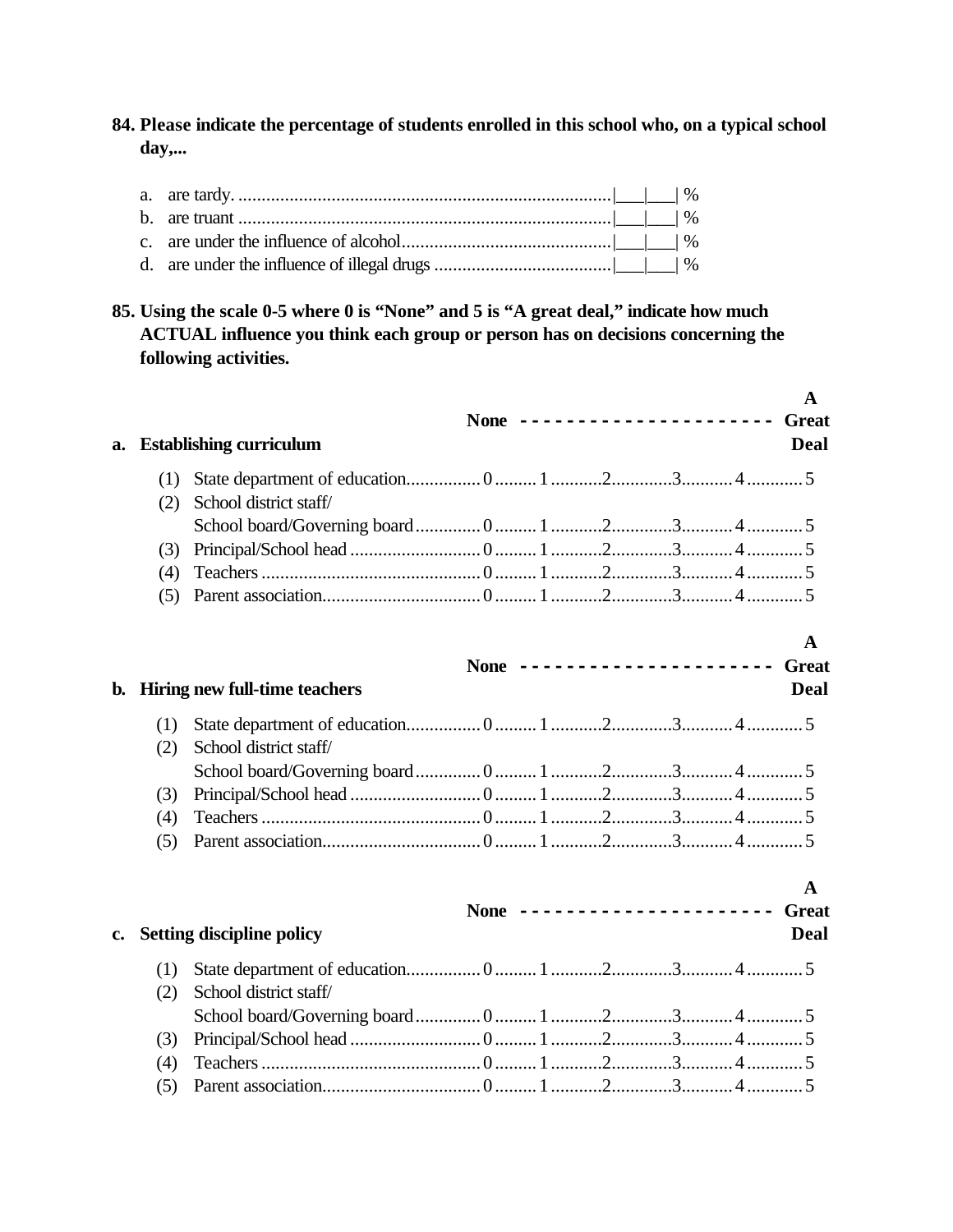|    |     |                                                      |  |                              |  | A                         |
|----|-----|------------------------------------------------------|--|------------------------------|--|---------------------------|
|    |     |                                                      |  | None ----------------------- |  | <b>Great</b>              |
| d. |     | Deciding how the school budget will be spent         |  |                              |  | <b>Deal</b>               |
|    | (1) |                                                      |  |                              |  |                           |
|    | (2) | School district staff/                               |  |                              |  |                           |
|    |     |                                                      |  |                              |  |                           |
|    | (3) |                                                      |  |                              |  |                           |
|    | (4) |                                                      |  |                              |  |                           |
|    | (5) |                                                      |  |                              |  |                           |
|    |     |                                                      |  |                              |  |                           |
| e. |     | <b>Establishing criteria for evaluating teachers</b> |  | None ----------------------  |  | A<br><b>Great</b><br>Deal |
|    | (1) |                                                      |  |                              |  |                           |
|    | (2) | School district staff/                               |  |                              |  |                           |
|    |     |                                                      |  |                              |  |                           |
|    | (3) |                                                      |  |                              |  |                           |
|    | (4) |                                                      |  |                              |  |                           |

# **Part VII: Principal Information**

# **86. What is your sex?**

# **87. Which best describes you? (MARK ONE)**

| American Indian or Alaskan Native 1 |  |
|-------------------------------------|--|
|                                     |  |
| Hispanic, regardless of race3       |  |
| Black, not of Hispanic origin4      |  |
|                                     |  |
|                                     |  |

\_\_\_\_\_\_\_\_\_\_\_\_\_\_\_\_\_\_\_\_\_\_\_\_\_\_\_\_\_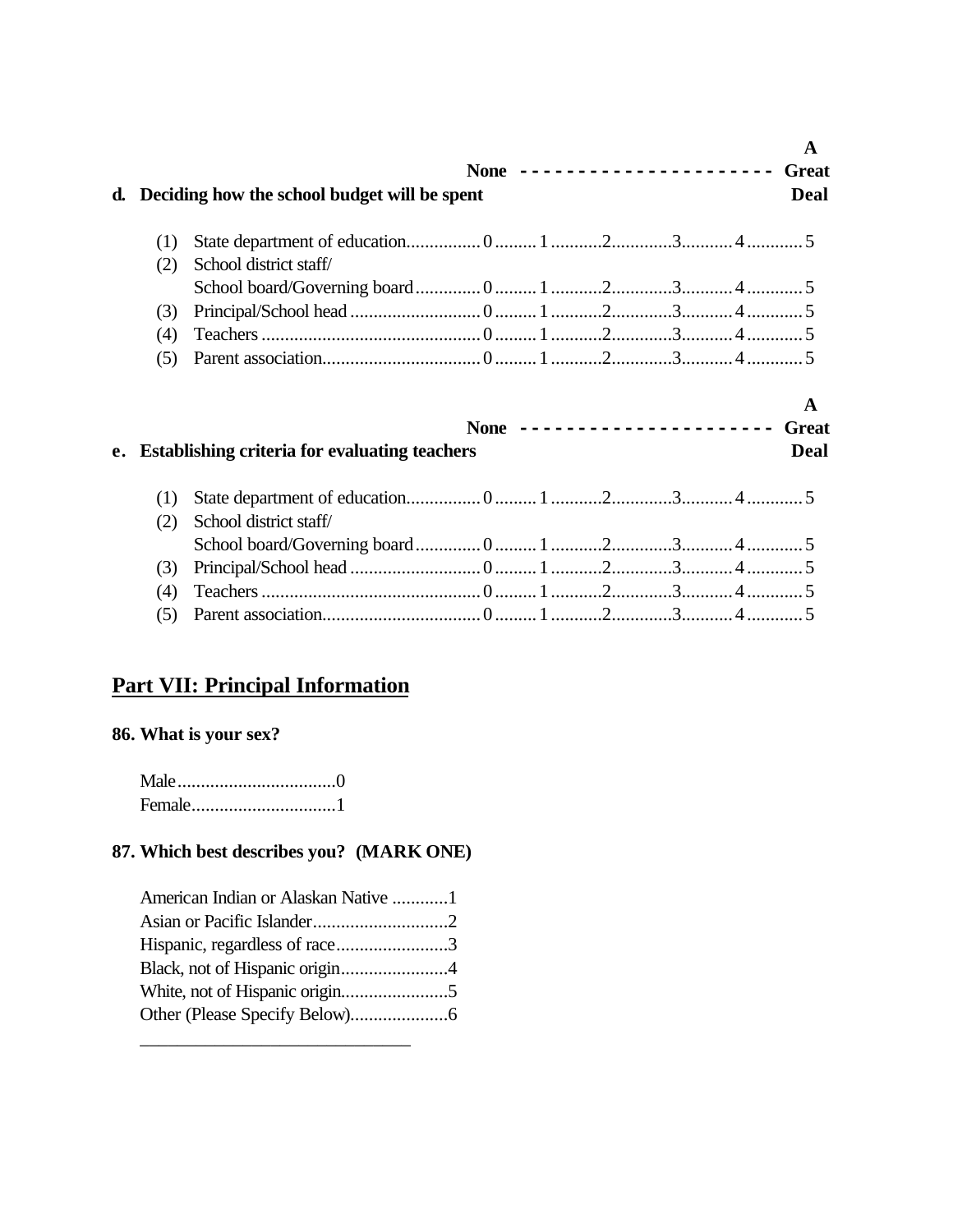# **88. What is the year of your birth?**

 $19$ |\_\_|\_\_|

# **89. Do you hold...**

#### **(MARK ONE ON EACH LINE)**

#### **90. Including this year, how many years of experience do you have…**

| b2. in another administrative position at other schools? $\boxed{\underline{\hspace{1cm}}\phantom{1}}$ years |
|--------------------------------------------------------------------------------------------------------------|
|                                                                                                              |
|                                                                                                              |

# **Computer Usage by Principals**

**91. Do you have access to a personal computer for administrative purposes?**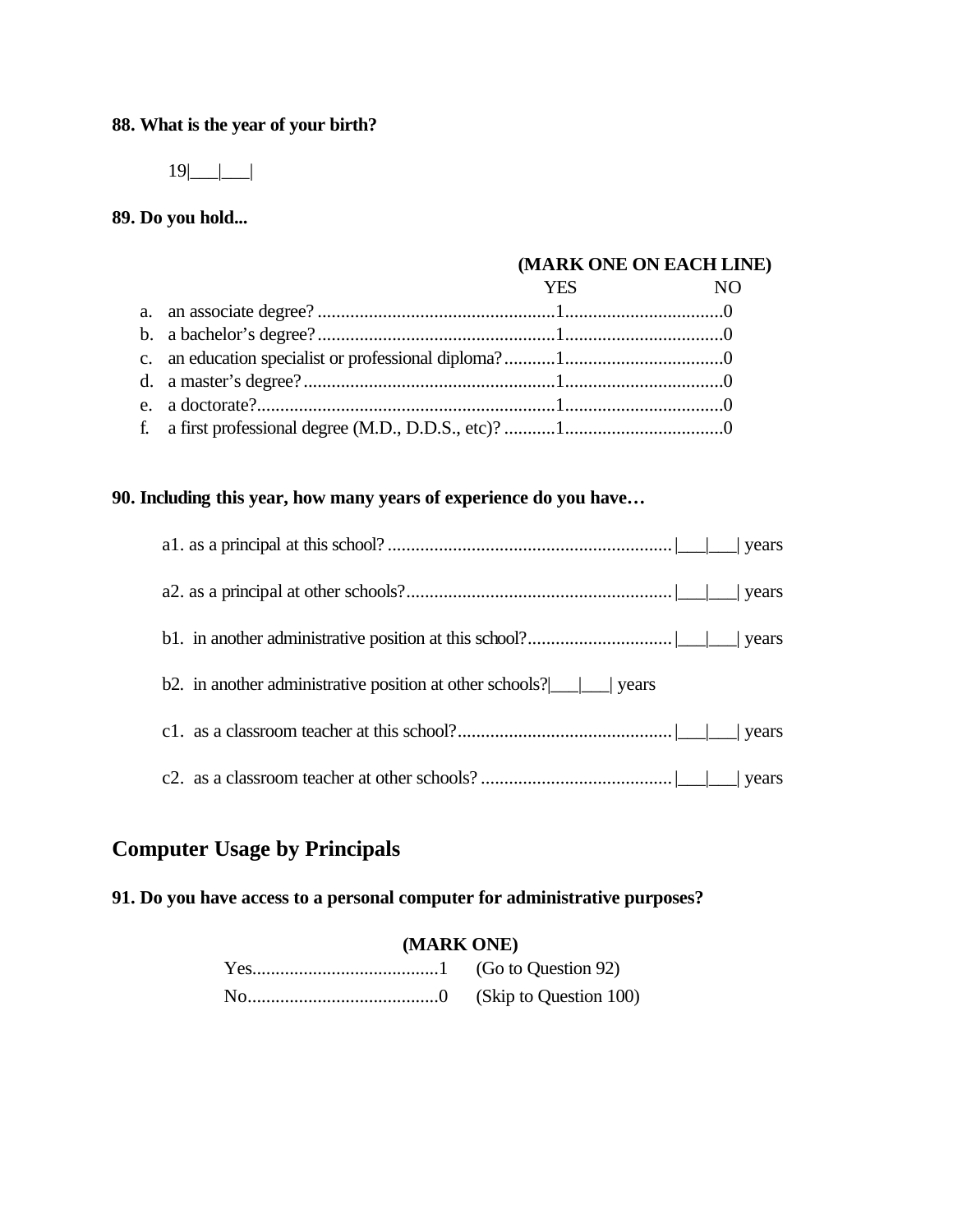#### 92. What type of computer do you primarily use?

### (MARK ONE)

#### 93. What type of operating systems does this computer use?

#### (MARK ALL THAT APPLY)

#### 94. If you marked more than one response in Question 93, which do you prefer?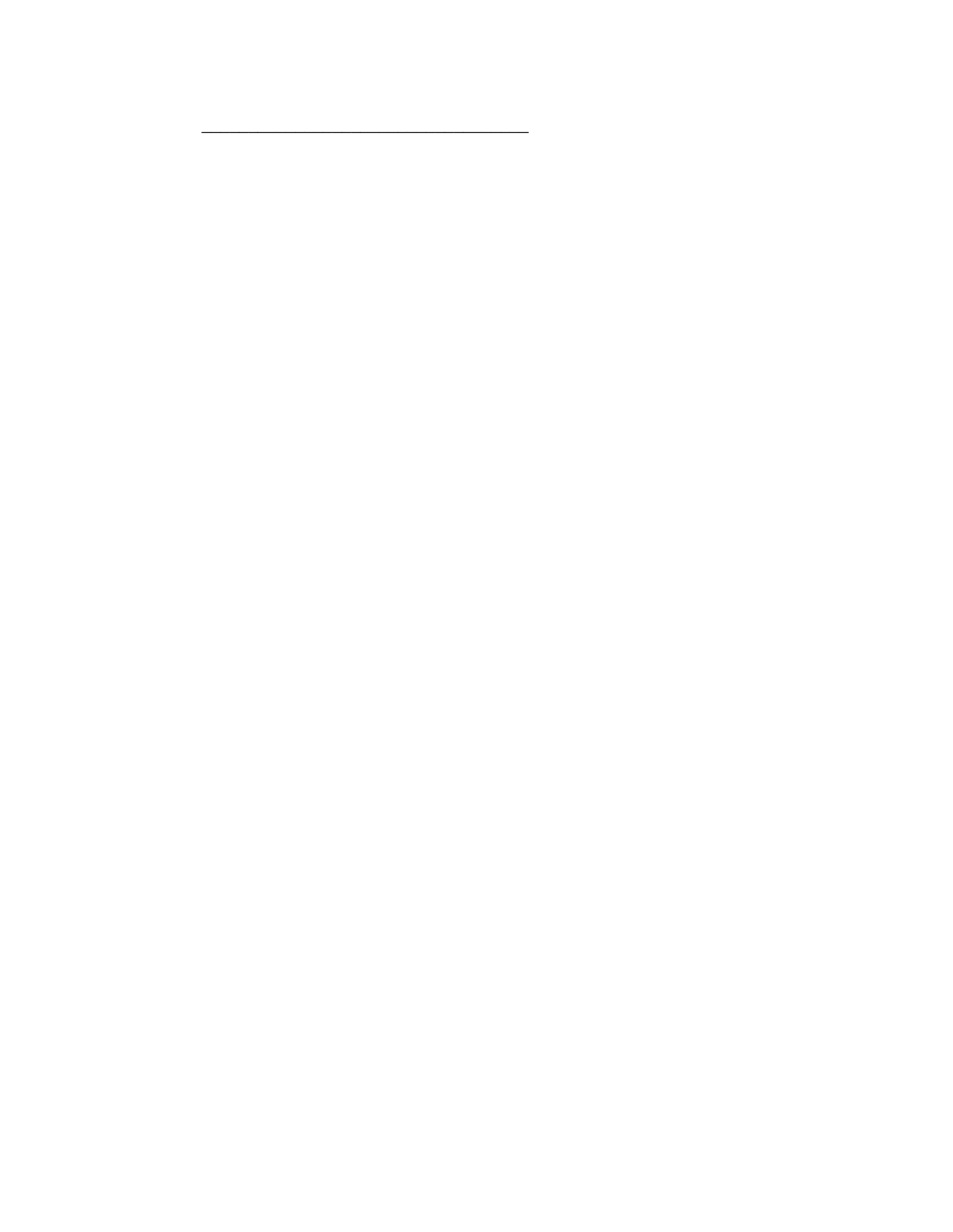### **95. Which size disk drive do you use?**

#### **(MARK ALL THAT APPLY)**

#### **96. Do you have a modem?**

#### **(MARK ONE)**

#### **97. What is the baud rate?**

#### **(MARK ONE)**

| a. Below 14,4000       |  |
|------------------------|--|
| b. 14,400 or higher  1 |  |

\_\_\_\_\_\_\_\_\_\_\_\_\_\_\_\_\_\_\_\_\_\_\_\_\_\_\_\_\_\_\_\_\_\_\_

## **98. Do you have access to the Internet?**

#### **(MARK ONE)**

## **99. Do you have an E-mail address?**

#### **(MARK ONE)**

# **100. Do other administrators in your school use computers as part of their jobs?**